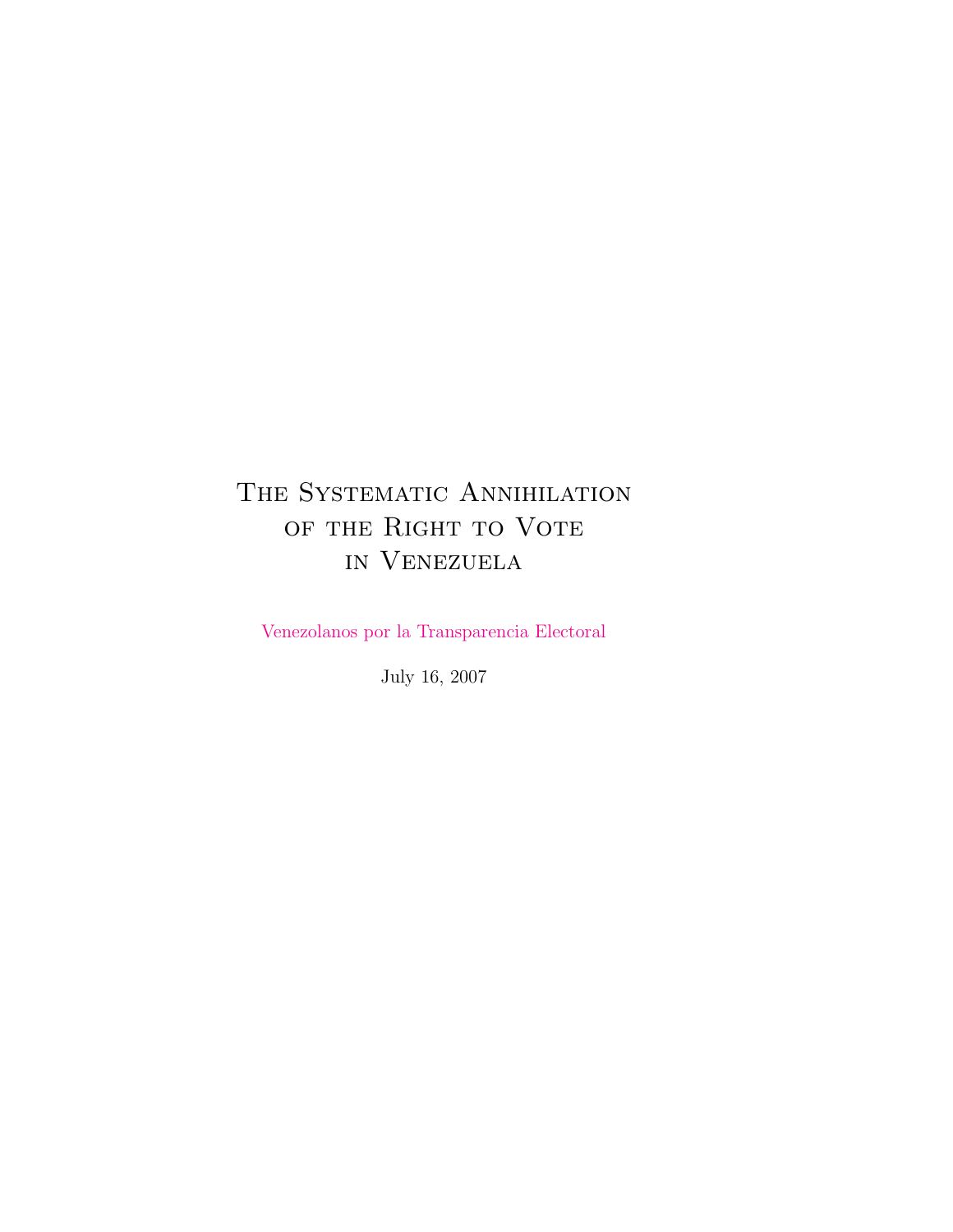# Contents

|              | 1 Principles that govern the right to vote                 | 3              |
|--------------|------------------------------------------------------------|----------------|
| $\mathbf{2}$ | The loss of balance in the electoral power                 | $\overline{4}$ |
| 3            | The 2004 presidential recall referendum (RR 04)            | 5              |
|              | 4 The evaluation of the RR 04                              | 8              |
| $5^{\circ}$  | The electoral events between RR 04 and 3D 06               | 12             |
| 6            | Demographic distortion                                     | 12             |
| 7            | The effect of the 'new demography' on surveys              | 14             |
| 8            | The limitations of international observation               | 14             |
| 9            | The 3D 06 presidential election                            | 15             |
|              | <b>10 Final considerations</b>                             | $17 \,$        |
|              | 11 Conclusions and demands                                 | 18             |
|              | 11.1 Pertaining to the BALLOTING PROCEDURE                 | 18             |
|              |                                                            | 18             |
|              | 11.3 Pertaining to the OFFICIAL RESULTS                    | 19             |
|              | 11.4 Pertaining to the TRANSMISSION of the VOTING RESULTS. | 19             |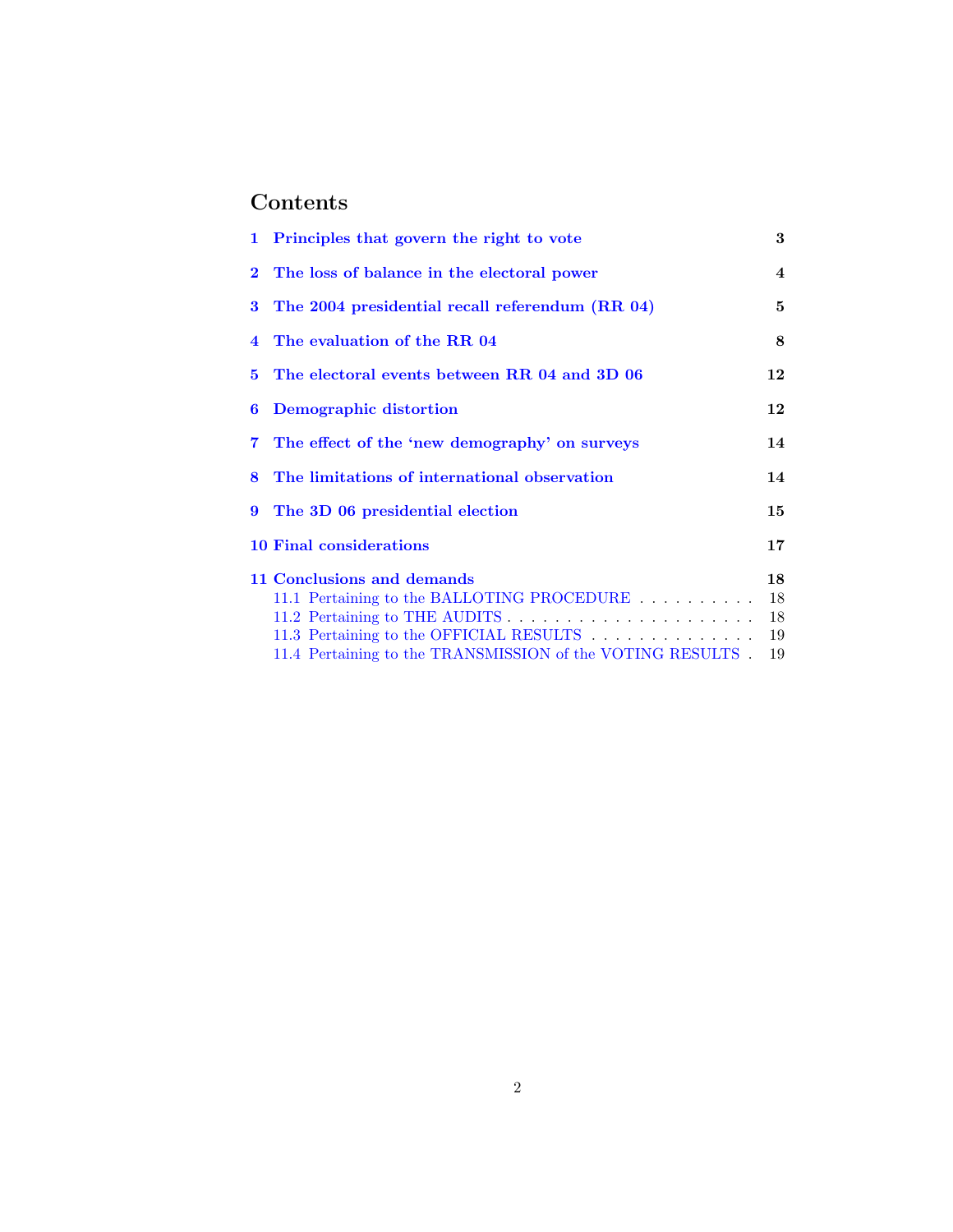### Summary

Millions of Venezuelans are convinced that their votes are being manipulated, that the official results of their elections do not reflect the will of the electorate and that they have voted but not elected. Ever since the Recall Referendum on August 15th 2004 (RR 04), an unceasing debate began, continuing with the presidential election of December 3rd 2006 (3D 06).

The National Electoral Council's (CNE) bias, the incorporation of challenged voting and identification technologies, the bloating of the electoral registry (REP), the millions of unrequested voter migrations, the announcement of incomplete and uncertified results and the refusal to give the opposition essential information about the electoral process are part of the evidence accumulated that questions the behavior of this electoral institution.

This document chronicles how the CNE's bias came about and the violation of the fundamental principles that define the right to vote (impartiality, transparency and confidence in the secrecy of the ballot), along with summaries of papers presented by distinguished professionals and scientists regarding the official electoral results and the REP since RR 04.

Finally we conclude that the official electoral results display critical irregularities and do not reflect the will of the people. If the total balance within the CNE is not restored to guarantee the right to integral supervision of elections, a new REP is not created and the essential information made available to all parties, the government will have closed off elections as the ideal medium through which to alternate our representatives and resolve our political conflicts.

### Preliminary note

<span id="page-2-1"></span>All analyses and conclusions presented here are based upon official data from the CNE and other government institutions, published in written reports or available on their websites. We must emphasize, however, that it has not been possible to gain access to essential official documents [\[1\]](#page-21-0) despite them being public and are or should be available through the CNE. Due to this shortcoming, it was necessary to use advanced statistical and mathematical methods with analyses of interrelated databases to attain the conclusions reported at the end of this document.

# <span id="page-2-0"></span>1 Principles that govern the right to vote

The right to vote is a human right [\[2\]](#page-21-1) and is governed by principles contained in various international treaties and pacts, which can be outlined as follows:

a) The principle of impartiality imposes upon the referee a conduct of bonus pater familiæ, because he must not become partial to any contender, as well as act in strict accordance with legal and sub-legal constitutional norms that oversee electoral matters;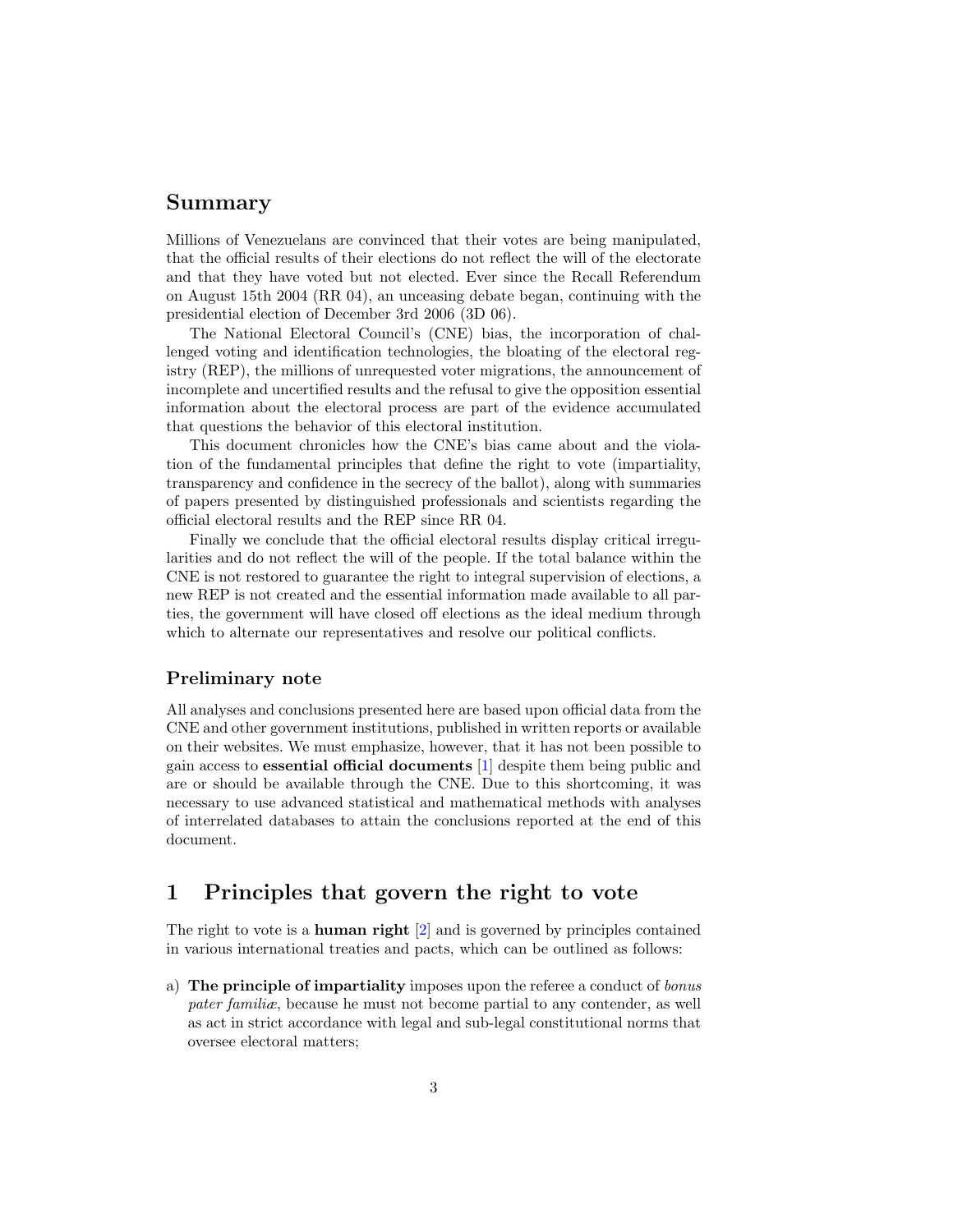- b) The principle of transparency affirms that all contenders must have access to all relevant information related to the electoral processes in order to exercise their right to monitor the entire electoral process; and
- c) The principle of confidence in suffrage secrecy, according to which, besides guaranteeing the inability to link voters to votes, citizens can cast their ballots with the intimate conviction that their votes will not be revealed.

Venezuela has exercised long experience with the practice and respect of these principles masterfully established in the Constitution of 1961, as follows:

### Constitution of 1961

ARTICLE 113. The electoral legislation will guarantee the freedom and secrecy of the ballot as well as the proportional representation of minorities. The electoral organizations shall be integrated in such a manner that no political party or group should prevail over any other and its members shall enjoy all privileges established by law to ensure its independence during the execution of its functions. The attending political parties will have the right to monitor the electoral process. (Our bold type).

The different electoral laws that developed these principles contemplated the integration of plurality directives within the extinct Supreme Electoral Council (CSE), made up of representatives of the five most important political parties (determined according to votes obtained in the most recent parliamentary elections) and a number of independent members, which grew from four to six over time. The minority parties were also represented on the board with a voice but no vote. This diverse composition was implemented at all operative levels in such a way that the right to monitor, which held constitutional ranking, was totally guaranteed and satisfied.

# <span id="page-3-0"></span>2 The loss of balance in the electoral power

The new 1999 Constitution banned political parties from the CNE, for which it established a new procedure to elect its members [\[3\]](#page-21-2). This disposition, apparently convenient for the democratic evolution of the country, marked the beginning of the CNE's bias.

It all began on August 23rd 2003 when the Supreme Justice Tribunal (TSJ), presided by judge Iv´an Rinc´on Urdaneta, improperly took upon itself to choose the directors of the CNE invoking a 'legislative omission' of the National Assembly, whose task it was [\[4\]](#page-22-0), appointing a group of 'independents' that public opinion and politicians did not hesitate to qualify as a '3 to 2' in favor of the government. It is no surprise today that the two former CNE presidents, one occupies the Vice Presidency of the Nation (designated by the president himself) and the other a Magistrature in the TSJ (named by the government majority in the National Assembly) or that the previous president of the TSJ is the Venezuelan Ambassador at the Vatican.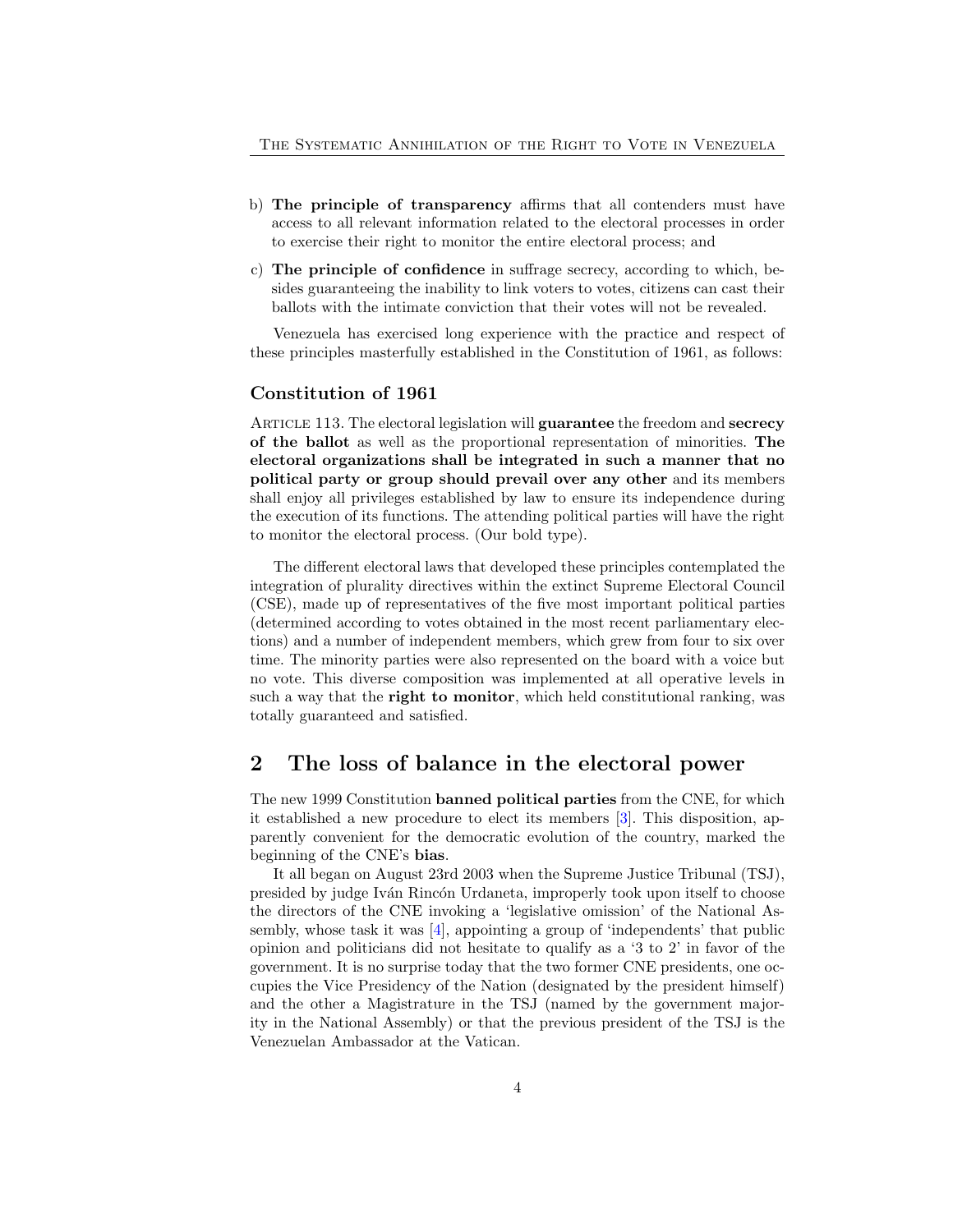Finally, for the 3D 06 elections, the 100% government controlled National Assembly (the opposition refused to participate in the Assembly elections of 4D 05 for reasons we will mention later) appointed a new board for the CNE with a '4 to 1' distribution in favor of the government, specifically violating article 294 of the Constitution. The report on the presidential election of 3D 06 presented by the European Union's Electoral Observation Mission (MOE-UE) states: Only one of those 5 directors is not considered partial to the government.  $\vert 5 \vert$ 

Thus, since 2003 the CNEs behavior has been characterized by its pro government bias, denaturing its justification: to act as an electoral arbiter and not as an interested party. This reality is so evident that opposition leaders inexcusably speak of 'negotiating' with the CNE board when their function is to arbitrate, not 'negotiate'.

It can be correctly stated that the CNE is neither impartial nor transparent and does not guarantee confidence in ballot secrecy, and that contrary to the spirit of the constituent assembly that drafted the 1999 constitution, the selection of its directors was politicized and established with a governmental majority inflicting irreparable damage to the institution of voting.

In effect, since 2003 the CNE directors undertook to progressively dismantle the internal equilibrium that would guarantee the contenders' right to monitor by firing or forcibly retiring specialized and multiparty personnel trained in the CNE over an extended period of time. Thus advantages in favor of the government grew until they became complete and definitive.

At this juncture it becomes necessary to comment on the constant and unjust criticism received by the Venezuelan electoral system during the tenure of the old CSE when sporadic frauds using the 'acta mata voto' procedure (roughly translatable as 'voting certificate beats votes'). This type of fraud neither concerns nor incriminates the CSE and is the due to negligence and lack of monitoring of the political actors at some electoral tables combined with illicit electoral actions of those present at the tables at the time of the vote. Briefly, they comprised local manipulations at tables where one or more parties did not exercise their right to monitor, something the CSE hardly could be blamed for. Today this not only persists but has been perfected and aided by the use of 'voting machines' that allow ballots to be manipulated, regardless of whether there are members or opposition witnesses at the voting tables. This practice is extremely grievous since it does concern and incriminate the CNE.

### <span id="page-4-0"></span>3 The 2004 presidential recall referendum (RR 04)

The directors appointed by the TSJ were in charge of processing the petition for the recall of the president. Their partiality in favor of the government was evident from the start. This was exhaustively documented in the video 'The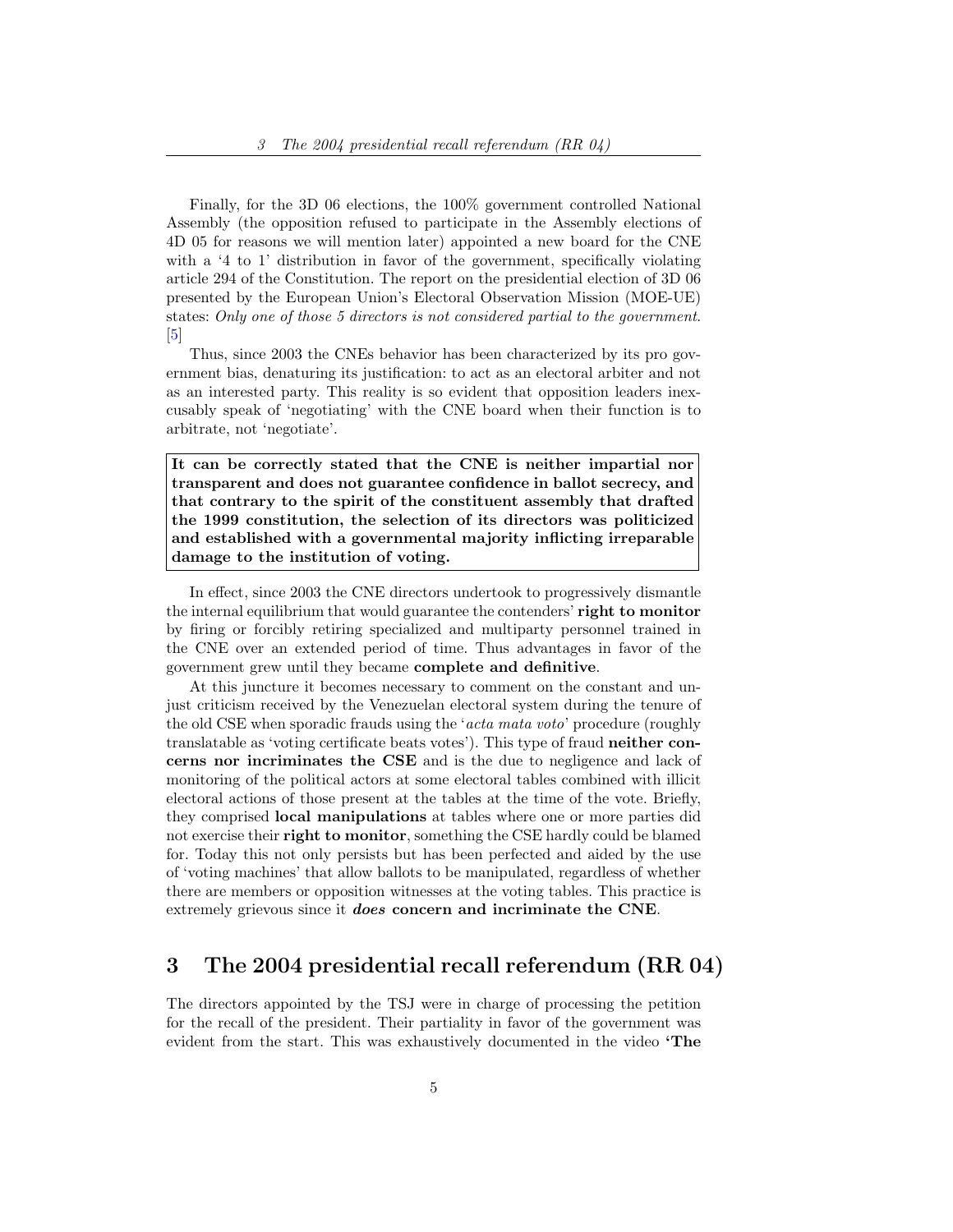**List:** A people under suspicion'  $[6]$  (in reference to the 'Tascon List'), as well as in the book by Ana Julia Jatar: The Apartheid of the 21st Century [\[7\]](#page-22-3) (Computer Science at the Service of Political Discrimination in Venezuela').

The most salient irregularities the CNE was responsible for during the RR 04 were:

- 1) Dismissal of two separate attempts of the population to request consultative and recall referenda (the Firmazo, or big signing event) backed by millions of petitioners' signatures in each case.
- 2) Creation of norms to regulate recall referenda [\[8\]](#page-22-4) full of feckless formalisms and binding the citizens participation to restrictive dates, schedules and locations. This process was popularly known as the Reafirmazo (re-affirmation of signatures) and was the third attempt to convene a recall referendum.
- 3) By presidential request, the CNE gave the list of petitioners to Luis Tascón, a National Assembly deputy. Thus the infamous 'Tascón List' was born, uploaded to a website and available to any citizen with Internet access, hailing the start of a process of political persecution and intimidation, stimulated by the president himself (who warned publicly that who signed against him would have to leave their names, fingerprints and id card numbers, while the slogan Your vote is secret, your signature isn't was frequently displayed). This perverse tool is still in use today and apart from violating human and political rights, practically eliminates the possibility of ever requesting another recall referendum for fear of further reprisals.
- 4) Despite all the setbacks, the conditions for the referendum request were met within the given time lapse. The CNE then proceeded to compose additional requirements. Amongst them was the Reparo, or reconfirmation of petitioner's signatures, an act which presumed bad faith on the part of the signatories and obliged more than a million people to reconfirm their request, while government officials (headed by deputy Luis Tascón) exerted constant ruthless pressure to force people to withdraw their signatures. This new obstacle was also overcome, heralding the fourth attempt by the citizens to activate the referendum.
- <span id="page-5-0"></span>5) The CNE abstained from naming a Fiscal de Cedulación (national identity card department supervising officer) that would guarantee the opposition its right to monitor the identity card emission process as well as the REP, infringing a healthy observance practiced since the creation of the identification department. Instead a pro-government officer was appointed, ending this respected tradition since the inception of this body.
- <span id="page-5-1"></span>6) After nullifying opposition control, the CNE embarked upon a massive identification, naturalization and electoral inscription program known as Misión Identidad, bloating the REP with respect to its historical and vegetative population growth rates as can be seen: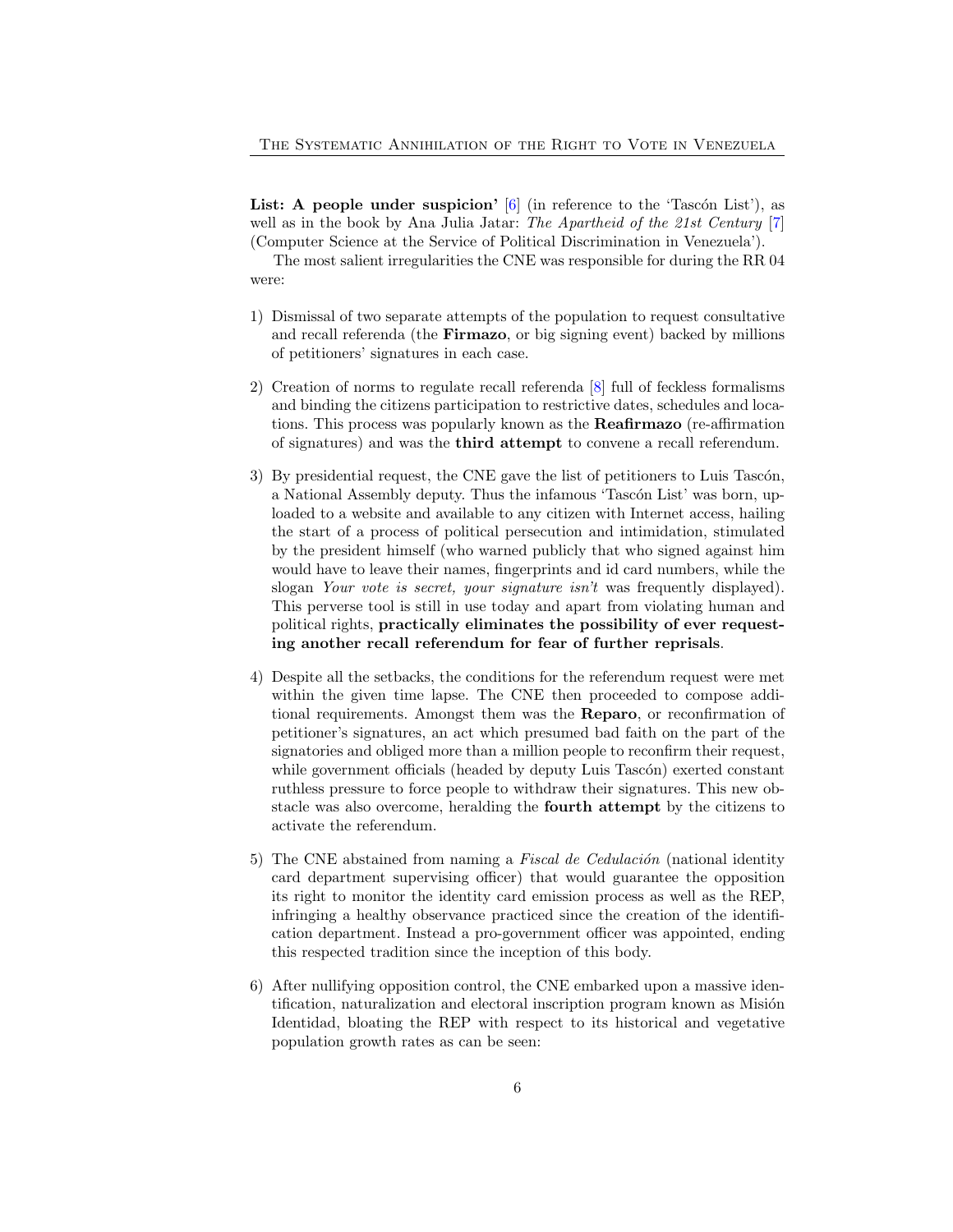| Electoral roll (REP) | Registered | Annual    |
|----------------------|------------|-----------|
| closing date         | voters     | increase  |
| December 1998        | 10.792,668 |           |
| December 2000        | 11,730,018 | 488,675   |
| September 2003       | 11,919,391 | 68,863    |
| <b>July 2004</b>     | 14,245,615 | 2,791,468 |

Source: National Electoral Council (CNE).

On section [6](#page-11-1) on page [12,](#page-11-1) we will see how between the RR 04 and the 3D 06, the REP was once again increased by 1,838,371 voters, an unprecedented event in Venezuelan electoral history.

- 7) Automated the voting and scrutiny using computers violating the public scrutiny dispositions provided by the Organic Law on Suffrage and Political Participation (LOSPP) [\[9\]](#page-22-5).
- 8) Imposed, with government approval, a biometric identification procedure (fingerprint readers) against the will of the petitioners who presumed, with good reason [\[10\]](#page-22-6), the breaching of ballot secrecy.

The constant impediments delayed the onset of the recall referendum to August 15th 2004, despite being requested on December 3rd 2003 and gave the government time to prepare for the electoral challenge.

- 9) On the actual voting day, the CNE put into effect generalized postponements contrary to the law, [\[11\]](#page-22-7) giving extra 'voting' time for those supposedly delayed, when our electoral tradition is to vote early in the morning or at noon, except for rare cases in which, due to the sluggish process, some voters were still waiting at 4 pm.
- <span id="page-6-0"></span>10) The 'hot audit' that should have been done as soon as the voting was over was controlled by the CNE, limiting the samples to unrepresentative municipalities, choosing samples to be audited and creating last-minute ad hoc rules that in most cases did not allow monitoring to take place at all. The Carter Center [\[12\]](#page-22-8), despite euphemistically characterizing their reports, detailed these facts with great clarity:

'The Carter Center observers were able to be present at 6 auditing processes. In only one of those six were the voting vouchers actually counted.'  $(\ldots)$ In the rest of the observed locations, the auditors assigned by the CNE did not allow the opening of the boxes containing the vouchers alleging their instructions did not include counting the YES and NO votes of multiple machines.'  $(\ldots)$  The auditors, voting table members and military personnel, were not properly informed that the monitoring was going to take place and in addition did not clearly understand the procedure. The instructions did not establish explicitly that there would be a separate totalizing of YES and NO votes so in some centers the auditors counted only the total number of voters. The opposition and government observers did not have enough time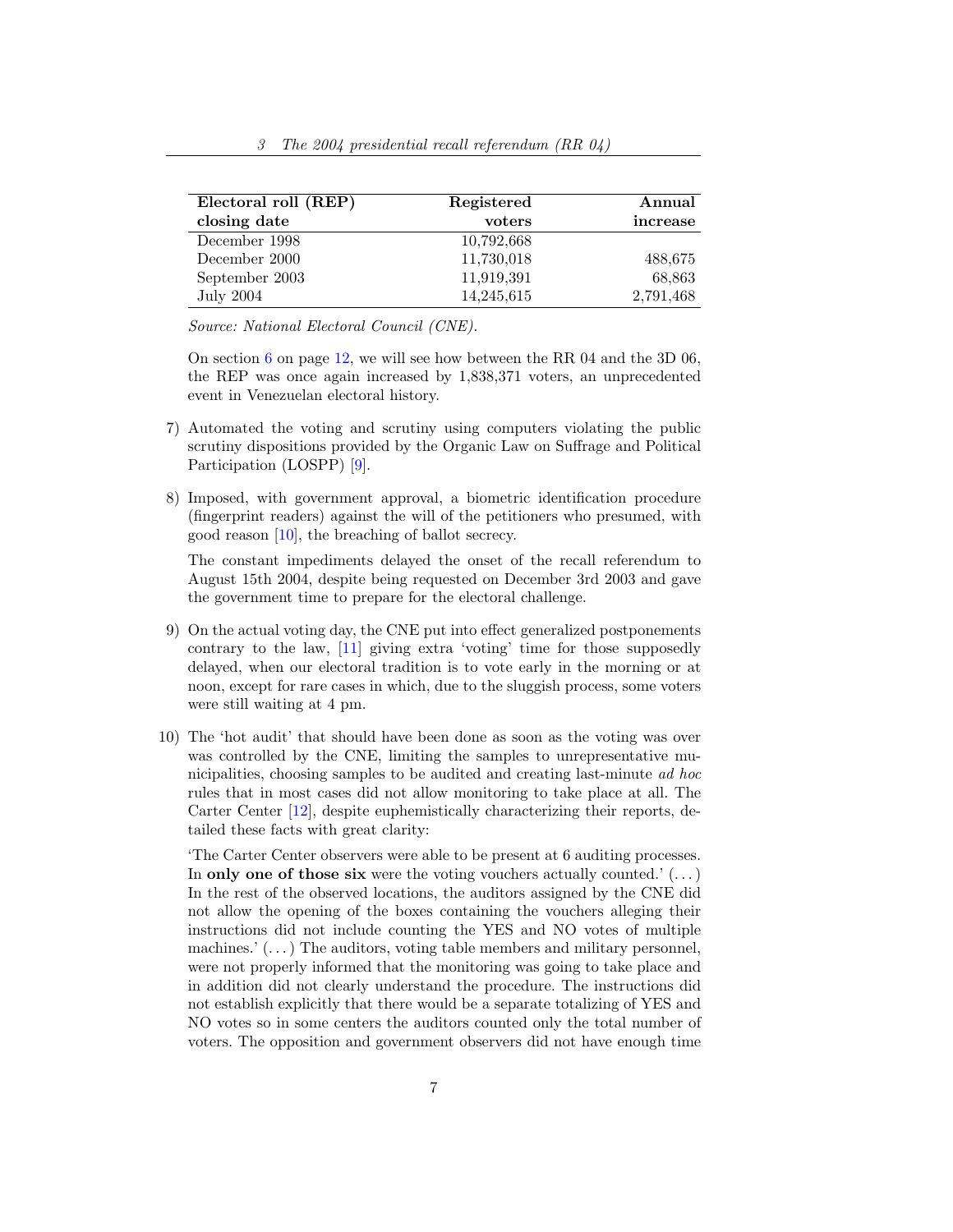to prepare themselves  $(\ldots)$  In the end, monitoring was very deficient.' (Our bold type).

### <span id="page-7-0"></span>4 The evaluation of the RR 04

Despite the inability to gain access to the essential official documents mentioned in the preliminary note (see on page [3\)](#page-2-1), various analyses were performed upon the official figures of the RR 04 published by the CNE. The methodologies used and the results of these investigations were reported in documents subjected to the scrutiny of reputed international institutions [\[13\]](#page-22-9) recognized by the world scientific community. At this time, one of them has been published and others are in the final stages previous to publication [\[14\]](#page-22-10). All coincide that during the RR 04 there were massive irregularities and grave indications of result altering. A summary of the conclusions of the different studies follows:

<span id="page-7-1"></span>1) A Statistical Approach to Access Referendum Results: The Venezuelan Referendum 2004. María Mercedes Febres-Cordero and Bernardo Márquez  $[15]$ :

The study subjects the official results to a four-phase analysis to determine the existence of election certificates with irregular results. For this purpose, the voting centers were placed in quasi-homogeneous clusters with similar electoral behavior in order to determine if within them there were certificates with irregular results, that is, with significant differences with respect to the statistically expected results. After a systematic analysis of the results the study concludes that:

'The percentage of irregular voting certificates is between 22.2 and 26.5% of the total number of votes; 18% of voting centers show an irregular pattern in their voting certificates, there are 2,550,000 votes which present irregularities; the estimated result, utilizing unbiased votes as representative of the population of  $YES$  votes against president Chávez is  $56.4\%$  as opposed to the official result of 41%.'

### <span id="page-7-2"></span>2) The Venezuelan Presidential Recall: Discrepancies Between Exit **Polls and Official Results.** Raquel Prado y Bruno Sansó  $[16]$ :

This study observes that the discrepancies between the estimated YES votes in the exit polls and the results of the CNE are much too significant in at least 60% of the of the voting centers in all Venezuelan states, which makes it impossible to attribute to random causes. The conclusion of this article is that this discrepancy can only be explained in one of two ways: either the pollsters were predisposed towards a YES result or the CNE results were partial to a NO vote. The paper by Rodrigo Medina, mentioned below in item [5](#page-9-0) on page [10,](#page-9-0) points towards the second option.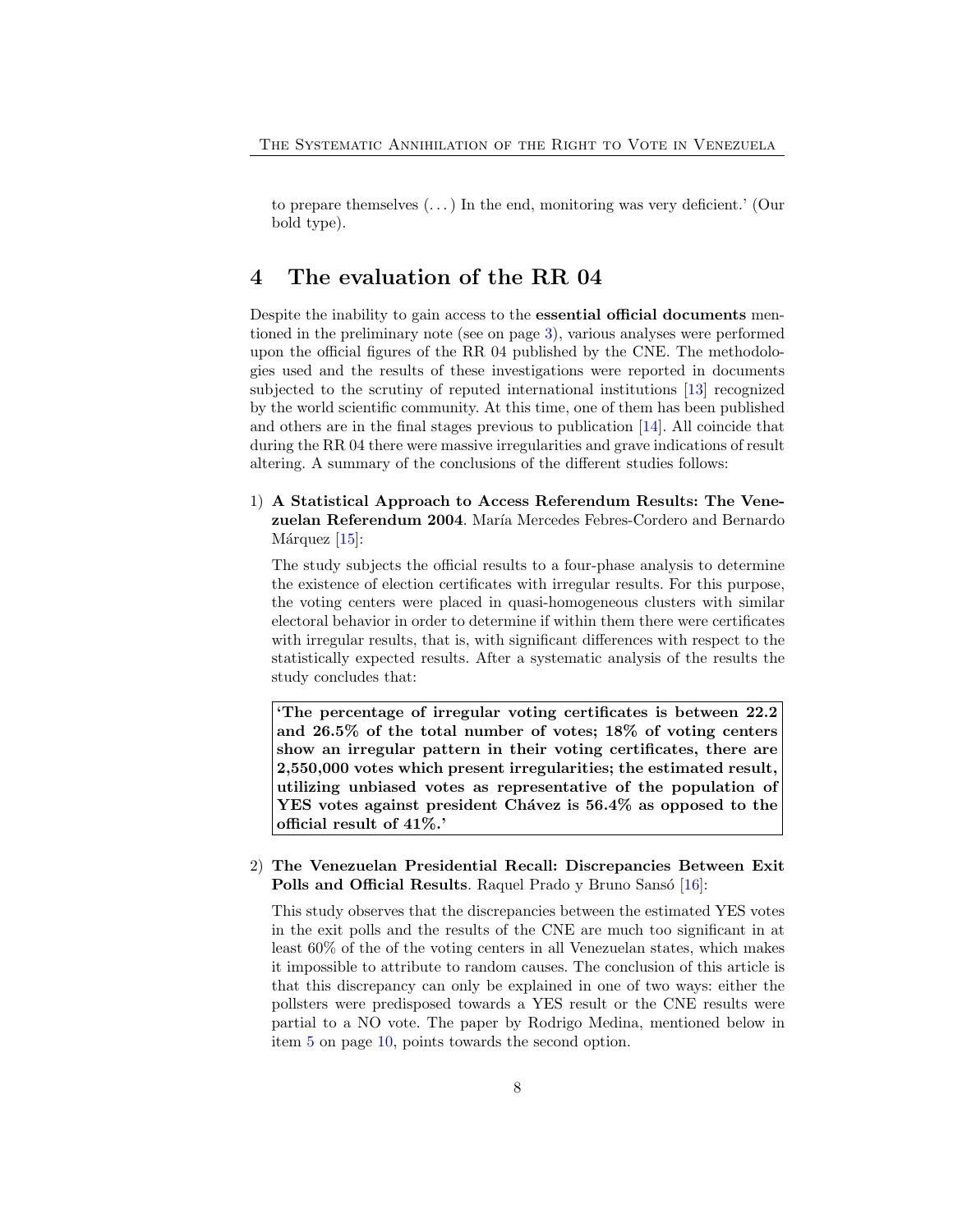<span id="page-8-0"></span>3) The Newcomb-Benford Law and it's application to the Recall Ref-erendum in Venezuela, by Luis Raúl Pericchi y David Torres [\[17\]](#page-23-2):

The application of the Newcomb-Benford Law for the Second Digit for the purpose of detecting electoral fraud, originated in the present article in which Pericchi and Torres found that the official results for the automated centers, as opposed to those obtained for the manual centers, violate this law with a virtual probability of 1. Despite the fact that the two technicians the Carter Center assigned to evaluate this methodology (J. Taylor and H. Brady) dismissed the methodology, it has been guaranteed by, among others, a) Walter R. Mebane, professor at Cornell University [\[19\]](#page-23-3), who directly refuted the arguments presented by the Carter Center technicians; b) by R. Mansilla, professor of the Autonomous University of Mexico (Universidad Autónoma de México)  $[20]$ ; and c) by J. Torres, S. Fernández, A. Gamero and A. Sola, professors of the University of Córdoba, Spain, as can be deduced from their document **How do numbers begin?** published in the *European Journal of* Physics [\[21\]](#page-23-5). Today the use of this tool is becoming systematic. This law has been used to detect anomalies in the electoral processes of Bangladesh, USA and Mexico, where the Venezuelan experience is mentioned as follows:

'The Benford Law and the detection of electoral fraud: One of the few tools that provide information about numerical alterations during the vote counting part of the electoral process, is known as the Benford Law. It uses a statistical distribution which describes with good precision, the probability of appearance of significant digits in the numbers of many natural processes. The Benford Law is a tool that is often used in financial audits in order to detect fraud in reports by taxpayers, gain reports in account balances as well as in numerical alterations in electoral vote counting. This tool has been used in the past in the analysis of presidential election in the United States in 2004 and in the Presidential Referendum in Venezuela in 2004'. [\[22\]](#page-23-6)

The conclusion drawn from this report is the following:

'We reviewed the Second Digit Law with respect to the number of voters for the manual ballot books as well as for the computerized ones. We found the law applied for the manual books but not for the computerized ones', 'the NO votes in the automated tables violate the Newcomb-Benford Law with a probability of virtually  $1', \ldots$  This suggests it is relevant to investigate intervention mechanisms that could have altered the automated votes, in such a way that the violate the Newcomb-Benford Law so clearly'.

<span id="page-8-1"></span>4) Analysis of the Presidential Recall Referendum of 2004 in Venezuela Gustavo Delfino and Guillermo Salas [\[23\]](#page-23-7)

Delfino-Salas analysed the official results and observed that between the official number of YES votes and the number of signatories of the referendum petitions registered in each of the computerized centers, in contrast to the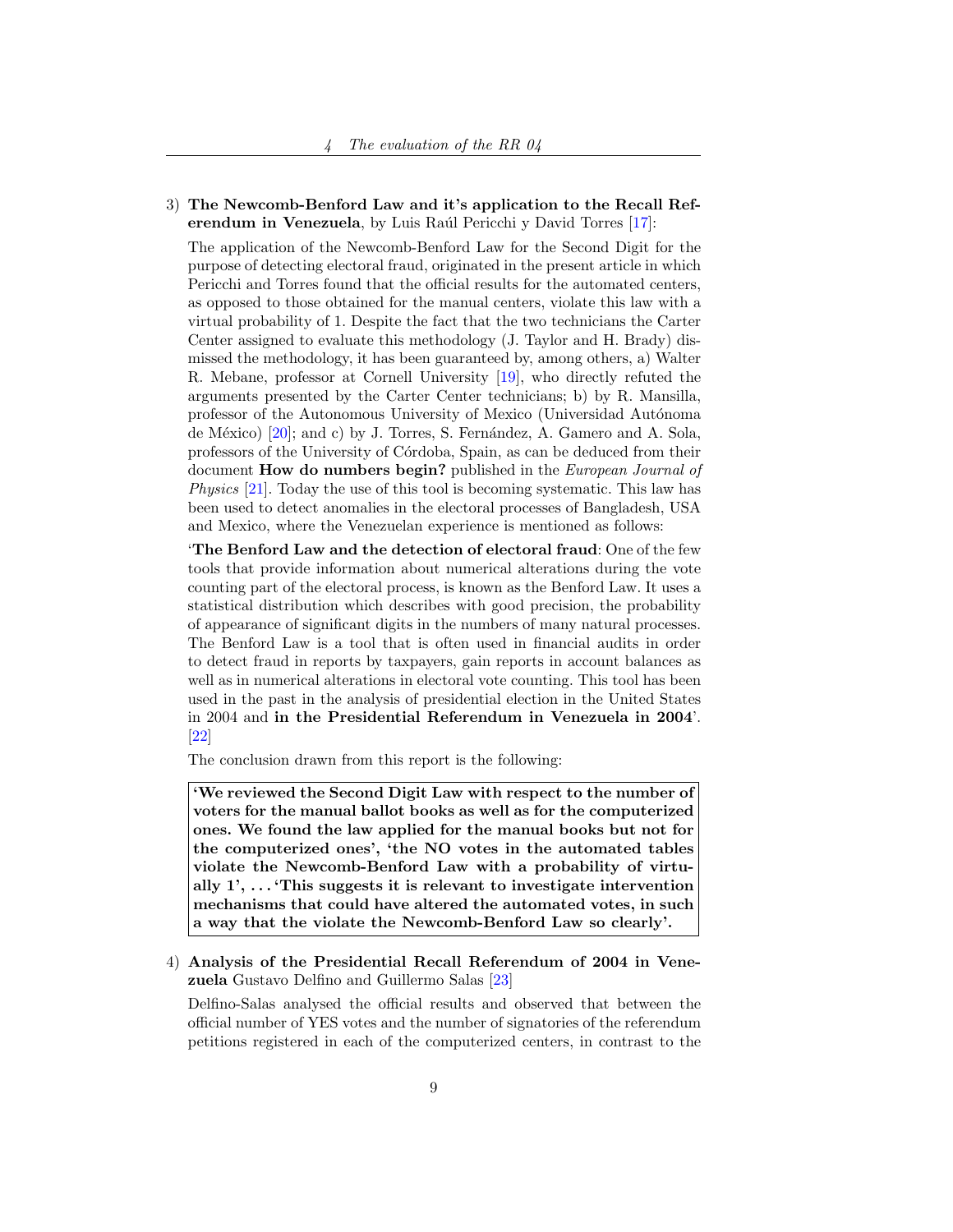manual ones, there was an elevated linear correlation (that is, that the official number of YES votes was an almost perfect reflection of the number of signatories).

This behavior is anomalous, markedly different to the one observed in the manual centers and constitutes a strong indication of manipulation of the voting machines. The YES votes must not correlate to the signatures in the way they did because the motivation and possibility for voting YES was very different to that of signing. In fact:

- a) There were 2,676 signature recollection centers as opposed to 8,394 voting centers. Therefore people living a great distance from a signature recollection center may have abstained from signing even though they wanted to do so;
- b) There were many people that voted in the RR 04 despite not having signed the petition for fear of the presidential reprisal (see item [5](#page-5-0) on page [6](#page-5-0) above). The vote, because it is (or supposed to be) secret, did not pose a threat in that election.
- c) The CNE did not distribute the signature forms uniformly throughout the signature recollection centers. In those centers where the forms ran out the signing process was simply halted;
- d) Many forms containing signatures were misplaced.

The detailed Delfino-Salas study concluded:

There are well grounded reasons to doubt the veracity of the results of the computerized centers and the OAS as well as the Carter Center should revise the interpretation they give to the fact that there is an elevated linear correlation between the number of official YES votes and the number of signatories in these centers.

To increase suspicion even more, Delfino and Salas point out that the 'hot audit' agreed upon before RR 04 was selectively suspended in centers with few voters, precisely where there were more indications of manipulation. As a consequence of this, the auditing, instead of dissipating doubts, increased them by not permitting 'live' proof of the trustworthiness of the electronic voting system.

Finally, the study demonstrates that the mathematical argument (elevated linear correlation) with which the OAS and the Carter Center defended the effectiveness of the *auditoria en frio*, (performed three days after the RR 04) is precisely what makes the results so questionable.

<span id="page-9-0"></span>5) Proof of the Delfino and Salas Hypothesis by Rodrigo Medina [\[24\]](#page-23-8):

Medina evaluated the Delfino-Salas proposal which maintains that in the computerized centers the official results were forced into maintaining a linear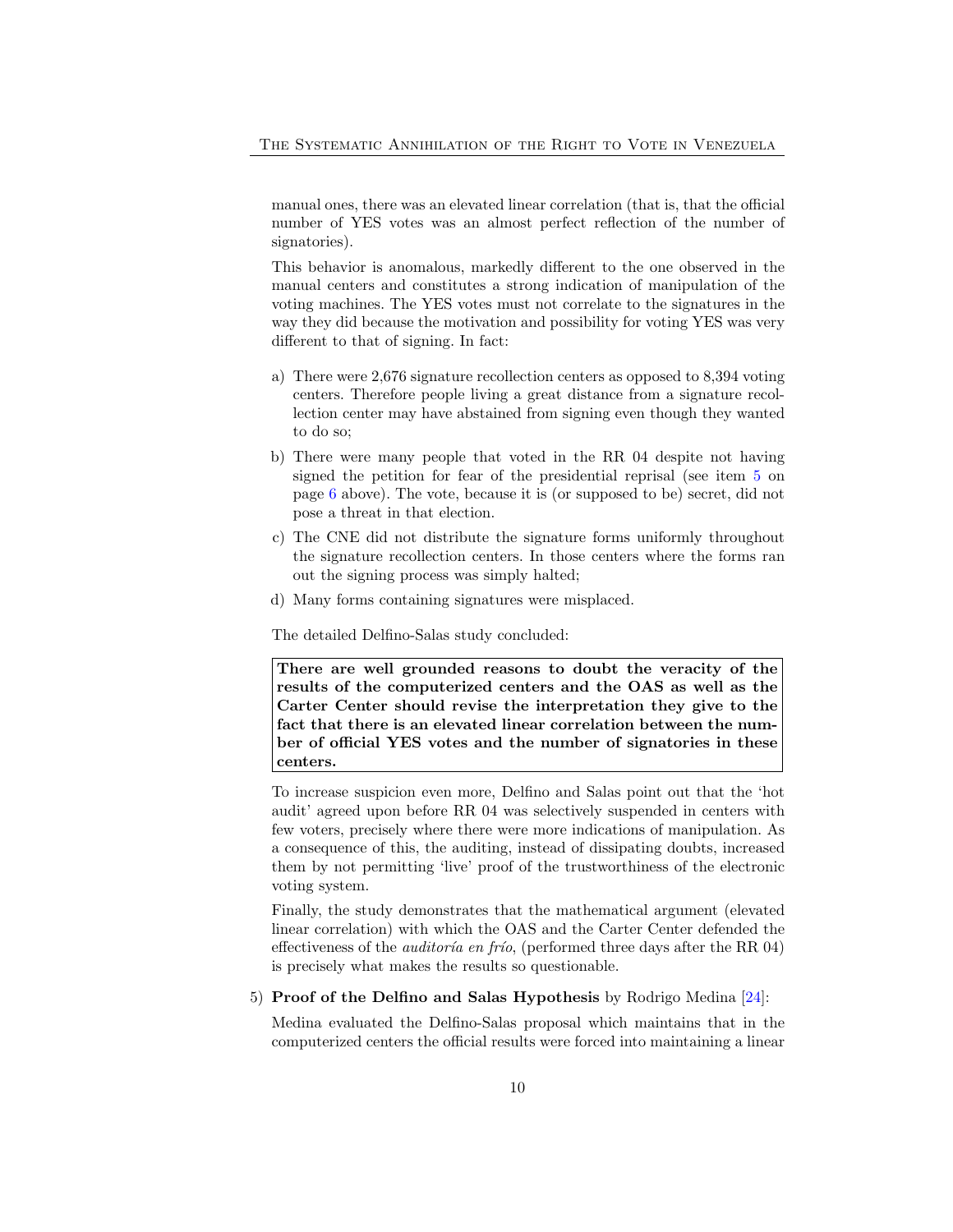relation to the signatures, using various methodologies, such as 'the asymmetry test' and the analysis of 'systematic errors of the exit polls'. The final conclusions are:

. . .We demonstrated that the cause that determined in which of the 195 centers originally selected the 'hot audit' was performed is related to the number of signatures collected at that center, which indicates fraudulent behavior of the CNE.  $(\dots)$ Our results complement those of Delfino-Salas and are also compatible with those of the group from the USB that studied the communications between the voting machines and the CNE. Also this article completes the work by Prado-Sansó in the sense that it proved that the 'systematic errors' of the exit polls can only be explained if the official results of the computerized centers were altered in a way related to the signatures.

These five studies use the tools of mathematics and statistics and are absolutely consistent and complementary.

From them it can be concluded that the alteration of results was only possible insofar as the voting machines could be intervened on the day of the elections during and after the voting process.

<span id="page-10-0"></span>6) Electronic voting in Venezuela (group of researchers coordinated by professor Freddy Malpica, ex-president of the Simón Bolívar University  $[25]$ :

Based upon the study of the data transmission logs for the RR 04 between voting machines and totalizing servers, the use of two different data transmission programs, whose geographic locations were previously planned, was corroborated. A larger flow of information was detected from the totalizing servers to the voting machines as was the transmission of the votes individually in 70% of the machines thus violating the electoral norm which only contemplates the transmission of the certificates with the total results for each machine at the end of the session.

This research revealed the manner of electoral manipulation (the creation of virtual votes and the limitation of YES votes at automated tables, abnormally correlating them to the signatures of the petitioners that requested the recall referendum) which accounts for all the anomalies observed in the official results at the automated centers. They also reveal the way the intervention took place: through the controlled of results to and from the computers used as voting machines.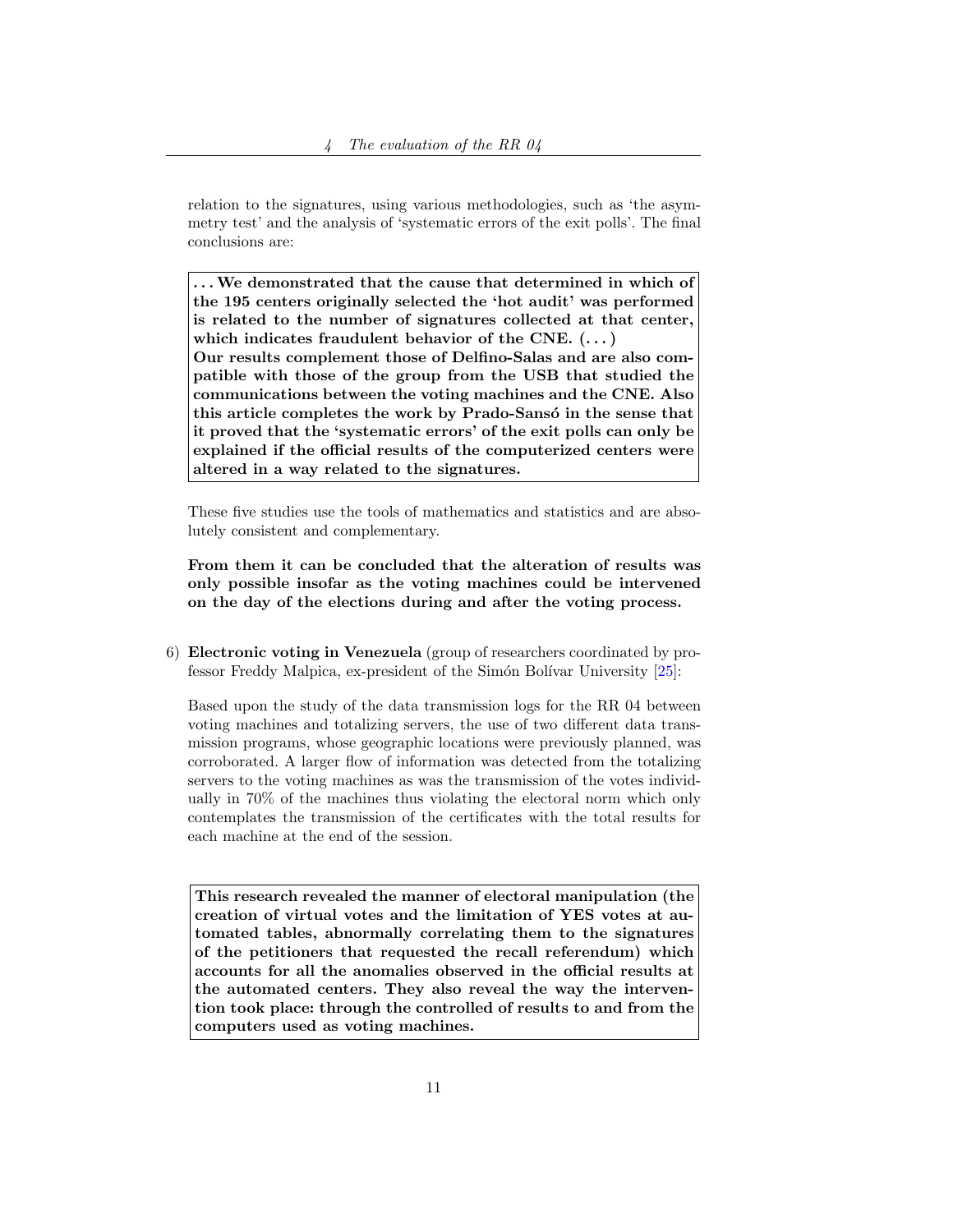### <span id="page-11-0"></span>5 The electoral events between RR 04 and 3D 06

#### October 30th, 2004

Election of state governors and mayors. The doubts created by the CNE and the erratic behavior of the leaders of the organizations that opposed the government frustrated the citizens. Abstention grew amongst the opposition which was only able to elect two governors (in Zulia and Nueva Esparta states) and a few mayors. Despite this, it is interesting to note that, despite adverse electoral results and a smaller participation the number of opposition votes grew in those centers in which there were few referendum requesting signatures, which allowed the corroboration of the Delfino-Salas hypothesis on nonlinear correlation between signatures and votes.

### August 7th, 2005

Election of councilmen and deputies to the Legislative Assembly. Once again abstention increased and the opposition lost more political spaces.

#### December 4th, 2005

Election of deputies to the National Assembly. Finally, the lack of trust and rejection towards the electoral arbiter moved beyond the average citizen into the realm of the political leadership which, convinced the secrecy of the vote could be violated with the technology of the CNE, decided unanimously not to participate in that decisive electoral process. The result was that the National Assembly lost all opposition representation. Abstention exceeded 75%.

It is of the utmost importance to highlight that to this date the CNE has only revealed preliminary results for the 7A 05 and 4D 05 elections, which increased doubts and mistrust.

Also, regardless of whether the lack of confidence in the electoral system was being promoted by the CNE itself in order to stimulate abstention within the opposition, the fact of the matter is that it aided unquestionably in guaranteeing the government absolute control of all branches of government: The National Assembly, the TSJ and the very new Electoral and Moral republican powers.

## <span id="page-11-1"></span>6 Demographic distortion

The presentation of the aforementioned internationally recognized studies did not find the same acceptance among the opposition leadership and were disregarded, underestimated or eluded by international observers unqualified to initiate an in-depth investigation into the matter (see section [8](#page-13-1) on page [14\)](#page-13-1). The government, on the other hand, seemed to take them very seriously. This is why, for the 3D 06 presidential election, the CNE changed the data transmission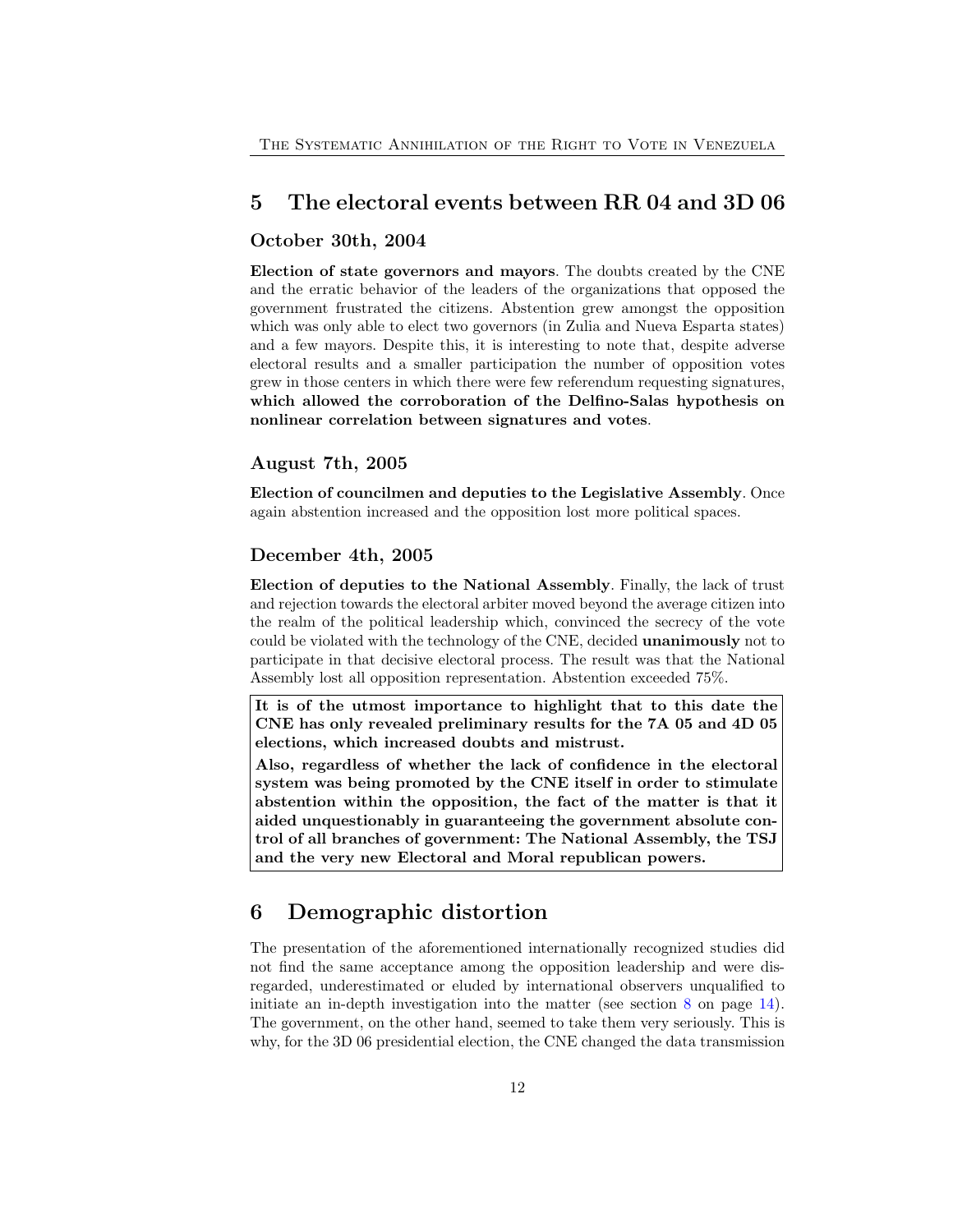procedures and audit protocols, concentrating its attention in massive, selective and unauthorized voter migrations and in the addition of 1,838,371 new voters without any kind of independent control to certify legal compliance. This number padded the abrupt growth of 2003 and the only way left to prove whether these voters were real, was through an essential piece of information which was repeatedly requested by the opposition and was in concordance with article 95 of the LOSPP: the address of each voter. Said article states:

ARTICLE 95 In the electoral registry the following information must appear:

- 1) The name, address, identity document  $(c\acute{e}dula)$  number, gender, date of birth, nationality, profession and physical impediments of the citizens who have a right to vote, in accordance to the Constitution or the Republic and this law;
- 2) The indication whether the citizen can read and write;
- 3) The address of the voter with all details of his exact location, including voting district, municipality and federal entity;
- 4) The voting center and table at which the voter will cast his ballot;
- 5) The qualities necessary for a voter to be eligible to be selected as a member of the electoral organisms, in accordance to Title VII of this law, as well as the detailed identification of the place where he realizes the activities that make him eligible; and
- 6) The conditions for suspension and their motives if this were the case.

Single paragraph: The data indicated in this article must be included in the copy of the voters lists which are given to the different political parties or voter groups when requested. (Our bold type).

What is symptomatic about this distortion is that voter growth was larger in the areas where the government had the largest number of partisans, whereas in areas where the opposition was prevalent natural growth was maintained. This is how national demography was altered and the weights of these neighborhoods.

After the 2004 referendum the CNE 'migrated' more than two million voters without authorization, from 'mother centers' to nearby 'daughter centers' (called satellites) in the same parish using the following pattern: a) 'mother centers' mostly pro-government; and b) in a selective fashion by lots that contain only certain ID card termination numbers.

What is unjustifiable about this practice is that the only **legal** reasons to 'relocate' or 'move' a voter are: a) voter initiative through his own registration at another voting center (relocation); and b) by CNE initiative if and only if the center is for some reason eliminated for some justifiable reason (move). The consequence of this illegal and arbitrary procedure was that both the centers from which the voter was removed as well as the center to which he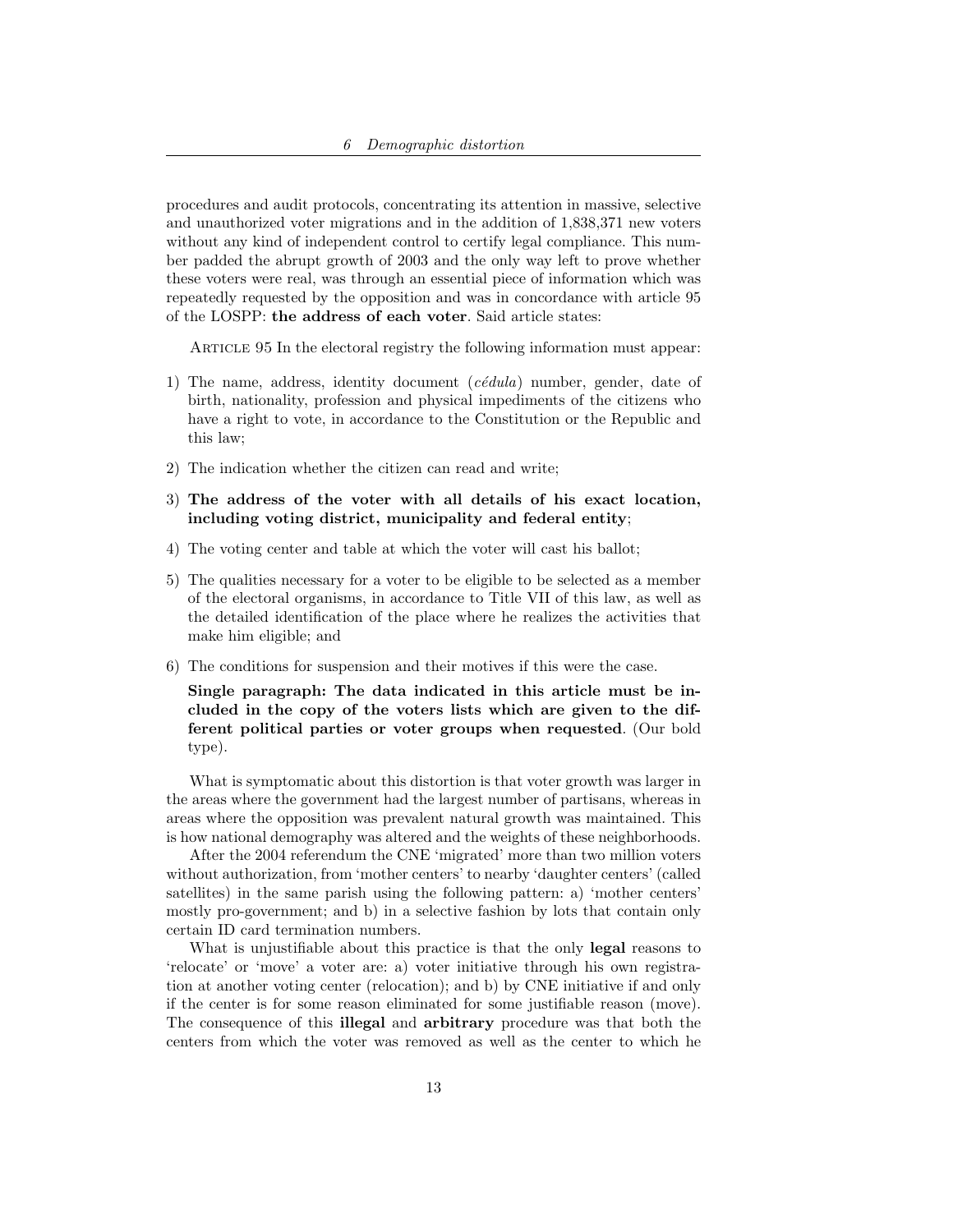was assigned ended up with a distorted distribution and two types of tables: a) pro-government tables (inter-parish moves); and b) the initially 'empty' tables to which 'non verifiable' (new and migrated) voters were added. All these peoples' addresses are unknown and in the case of those newly registered, there is no way to determine whether or not they are eligible for addition to the REP as voters.

### <span id="page-13-0"></span>7 The effect of the 'new demography' on surveys

The effect of the distortion of the REP on surveys is demonstrated by the following example:

Let's say that A and B neighborhoods have  $100,000$  voters each. Neighborhood A is pro-government (60–40) and neighborhood B is pro opposition (40–60). Since both have the same weight (10,000 voters) surveys should be weighted as equal. Now, if the population of neighborhood A is doubled the weighting will not be equal: the surveyed in A will weigh twice as much as those in B.

In the analyses of 3D 06 concluded to date an anomalous increase has been detected in pro-government neighborhoods chosen at random, in amounts that some times double those registered in 2003.

The demographic distortion at a national level (alteration of weights of electoral neighborhoods) added to the 'fear factor' that affects those interviewed (especially if the interview is done in their homes), alter the results of the opinion studies which end up strongly biased towards pro-government sectors. This has caused prestigious firms to say that these polls are not useful for measuring voting intent of the voters until said distortions can be corrected.

### <span id="page-13-1"></span>8 The limitations of international observation

An electoral system with technologies for identification (fingerprint readers), voting (computers used as voting machines), scrutiny and totalizing require a sui generis international observation, composed of two watch groups: a classical one, dedicated to supervise the compliance with the electoral rules, propaganda and participant behavior among other tasks; and another, highly specialized technical one, qualified to evaluate in-depth the newest technological elements, before, during and after the voting process.

Febres-Cordero, a researcher and co-author of the paper about the RR 04 mentioned above (item [1](#page-7-1) on page [8\)](#page-7-1), questions the capacity of international observation because they do not take into account these new realities. This view was expressed in an interview [\[26\]](#page-24-0) on March 18th, 2007: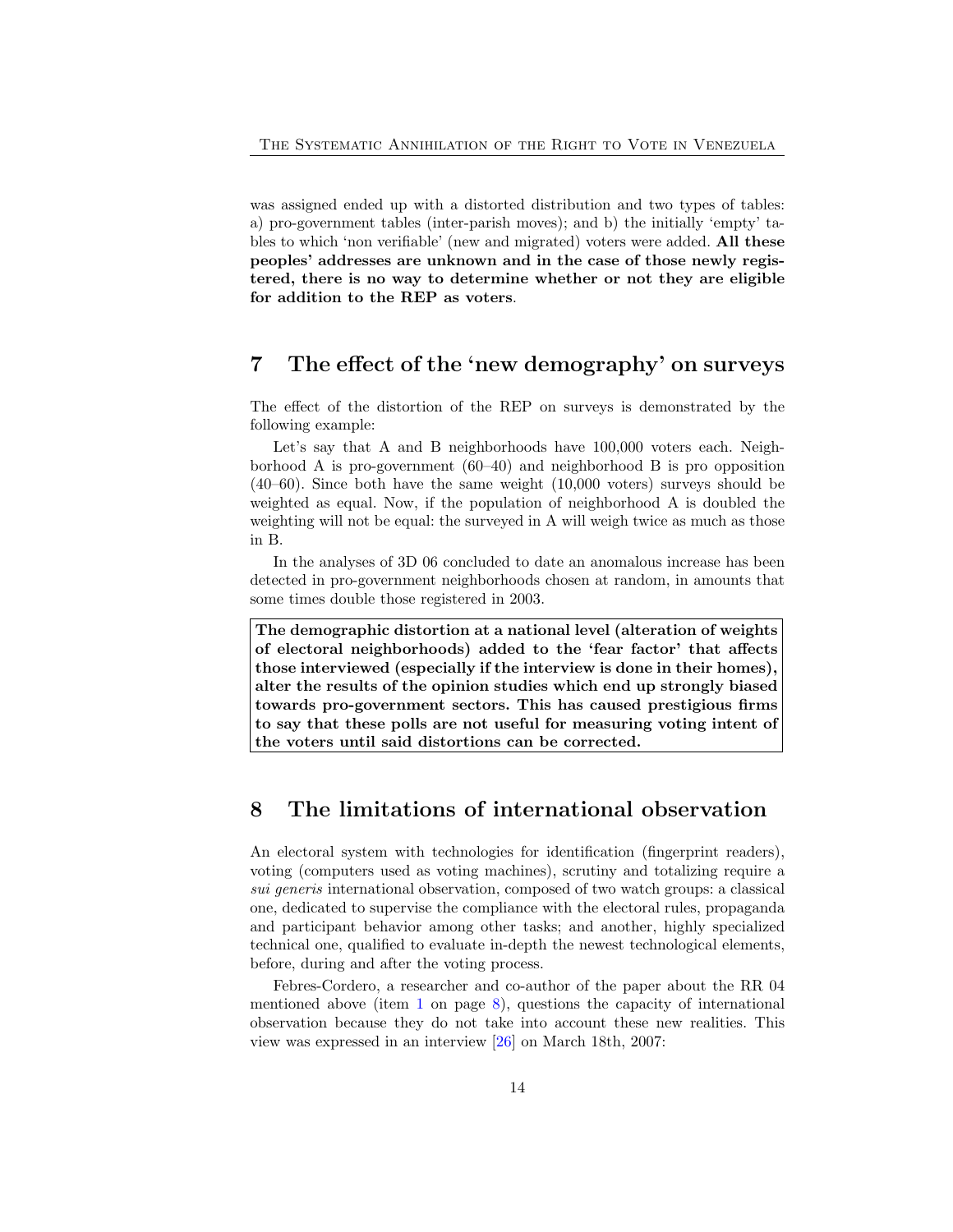Traditional observers alone are no longer useful. They only evaluate whether there is freedom of the press, if the centers are functioning, amongst other important things, but do not have the expertise for the other type of auditing that has now become necessary.

Electronic electoral processes are a new global phenomenon. According to Febres-Cordero, only a dozen countries have automated elections, which has lead to a gap insofar as the necessary knowledge required to guarantee a fair and clean process.

Democratic processes are now legitimized by info-elections or electoral processes associated to computer technology, which can be highly vulnerable. The problem is that there are no citizens, within or outside our borders who can truly assume the new responsibility, and even though the political establishment has tried to have the elections monitored, it is not possible to have clean elections with a system based on electronic processes that are not subject to any controls.

Febres-Cordero insists on the need to bring the observation process up to date by adding a technical mission to the political observation.

This accurate affirmation explains the ambiguity of the international observer's reports when they refer to the technological area as well as the insistent justification of the electoral process by invoking the 'acceptance' of the results of an opposition circumscribed to the 'opposing camp headquarters'.

### <span id="page-14-0"></span>9 The 3D 06 presidential election

For the 3D 06 presidential election the peoples disposition to vote was still diminished until a 'national unity candidate' emerged, who promised to 'win and collect' [\[27\]](#page-24-1). This awoke in the democratic population the illusion that the CNE would be neutralized and took, once again, to the electoral path to get out of the political crisis. The mistrust in the CNE continued exacerbated but the hope of 'collecting' attenuated it's effect.

Before the elections new studies began to warn of irregularities with the voting machines and the distortion in the REP.

Ana Mercedes Díaz, a lawyer and former Director General of political parties of the CNE denounced the acquisition of 5,540 voting machines which, due to time limitations, would not be audited by the opposition. The details of this accusation have been published in a book called Win and Collect [\[28\]](#page-24-2). In this way, the auditing process, in itself superficial, did not include a great number of machines which remained removed from opposition control.

On the other hand, a computer specialist from Uruguay called Adolfo Fabregat, who was undertaking a study for non-electoral purposes (insurance companies), detected many of the irregularities in the REP [\[30\]](#page-24-3). In his conclusion Fabregat states: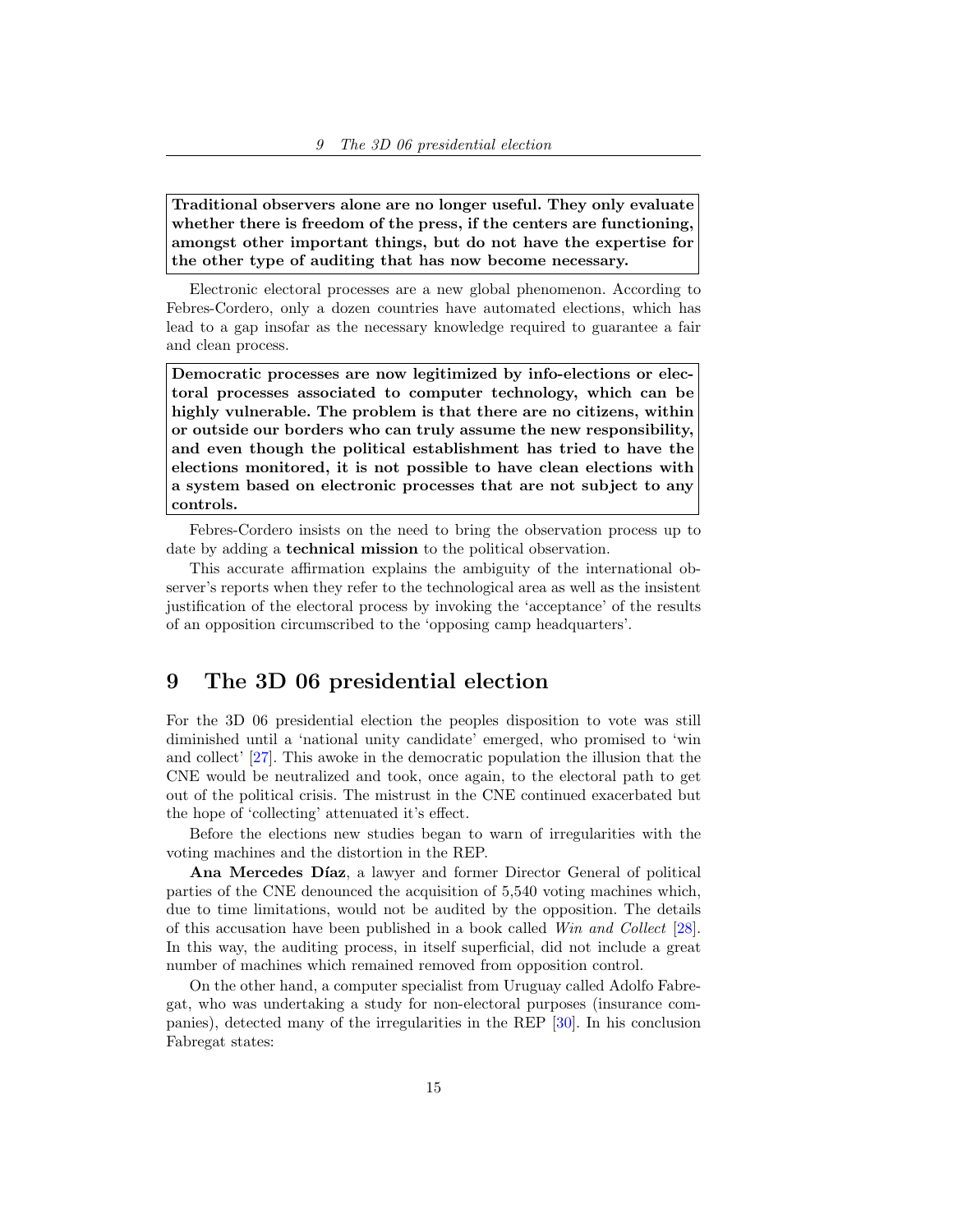This exercise, done by a person working with a laptop computer in his kitchen, only skims the surface of what could be found if true professionals looked into all the REP, including addresses, and this is the reason why they (the CNE) will never release them.

In fact, the CNE refused to hand over the address data (although it happily did so to deputy Luis Tascón when the president asked them to).

Inspired by Fabregat's work, the ex-vice president of the Central University of Venezuela, professor Genaro Mosquera, developed research that, prior to the 3D 06 elections, sounded all alarms about unacceptable manipulations of the electoral registry [\[31\]](#page-24-4).

Weeks before the 3D 06 and faced with such grave evidence, the possibility of 'collecting' was being threatened. Those who had worked in the studies for the RR 04 focused their attention on the risks that stood in the way of the promise of 'collecting' promoted by the opposition candidate. The CNE not only persisted in it's lack of transparency but increased its partial behavior with the following decisions:

- 1) It impeded the presence of the opposition in the different work areas of the CNE, violating the principles of transparency and impartiality.
- 2) It continued supporting the massive government civil identification programs and later inclusion in the REP, without opposition control, despite the enormous increases suffered by the REP for the RR 04 and yet again between this date and the 3D 0[6](#page-5-1), as previously mentioned (see item 6 on page [6\)](#page-5-1).
- 3) Since the RR 04 until the 3D 06 2,723 new voting centers were created under the guise of increasing citizen participation. This superstructure of new centers allowed unauthorized migrations of millions of voters [\[32\]](#page-24-5), in a biased way, altering both national demographic and statistical qualitative and quantitative homogeneity expected at the voting tables and electoral neighborhoods.
- 4) It refused to submit the REP to an independent audit when it denied a group formed by the Central University, Simón Bolívar University and Andrés Bello Catholic University access to the data necessary to perform it. In its place, it promoted an audit where it chose the auditors from government dependent public universities and established the audit procedure, going against the universally accepted principles of external audit where the auditor, not the audited party, selects the samples and establishes the procedures.
- 5) It ignored the insistence on eliminating the fingerprint readers, despite that it was well known that they served to psychologically coerce an important number of opposition voters, besides not being able to achieve their oft stated purpose of making 'one voter vote once' since they were only installed in 8 out of 24 states.
- 6) It repeatedly refused to do a public scrutiny. Instead it performed a 'public audit' on 54% of the voting tables using an ad hoc method. This audit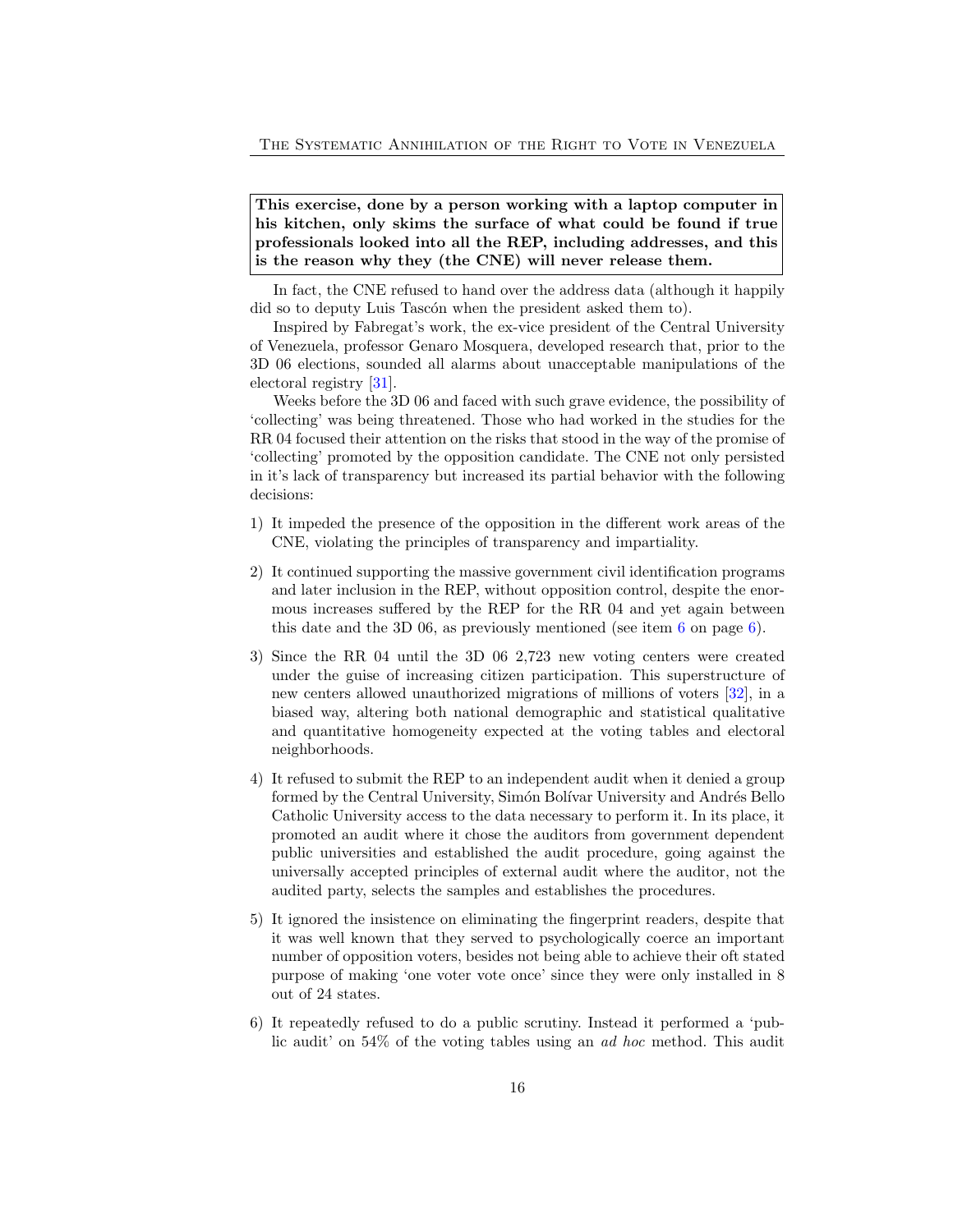was only assigned a non-binding 'statistical' value, so that if there was any discrepancy between the audit and that printed by the voting machine, the machine's data would prevail. Besides, the incomprehensibly hasty acceptance of defeat of the opposition (even before starting or finishing the hot audit monitoring) scared away the witnesses that could have had access to the audit process.

- 7) For the 3D 06, the use of indelible ink was the only mechanism used by the CNE to avoid 'multiple voters', since the biometric method could not guarantee 'one voter, one vote'. However, it was proved that the ink would vanish completely when put in contact with household bleach. The 3D 06 report of the MOE-UE expresses it as follows: The MOE-UE also observed that the indelible ink did not function correctly since it could be easily eliminated. [\[33\]](#page-24-6)
- 8) The Plan República [\[34\]](#page-24-7) was redesigned and, for the first time, used members of the Reserves, made up of civilians with scant military training, followers of the 'revolutionary process' for the custody of the electoral material. In this manner, the government guaranteed it's presence in all centers, using the resources and organizational skills of the Armed Forces, intimidating opposition witnesses, many of whom abstained from performing their jobs, leaving the road open to the execution of a modern form of acta mata voto.

The analysis of the 3D 04 elections still continues, but with the discoveries made so far there is the conviction that the results don't reflect the true will of the people and that, as was the case in the RR 04, the opposition could have emerged victorious on 3D 06, if the conditions of transparency, impartiality and confidence in ballot secrecy had been given.

## <span id="page-16-0"></span>10 Final considerations

Before the conclusions it is necessary to emphasize some extremely important facts:

- 1) The CNE dismissed the petitions for proper conditions in order to participate in the RR 04 and for the 3D 06 elections.
- 2) The ambiguity and condescension of the MOE-UE report were based on the belief that 'the opposition' accepted the electoral conditions and results. This is inexcusable for two reasons: a) the opposition is not limited to its political representatives. There were numerous political organizations whose opinions were ignored by the MOE-UE, who spoke to the international observers and warned them of the irregularities; and b) in the improbable case that all the 'opposition' would have accepted both the conditions and electoral results, this does not excuse the international observation of the responsibility to make pertinent criticism to a manifestly obscure and partial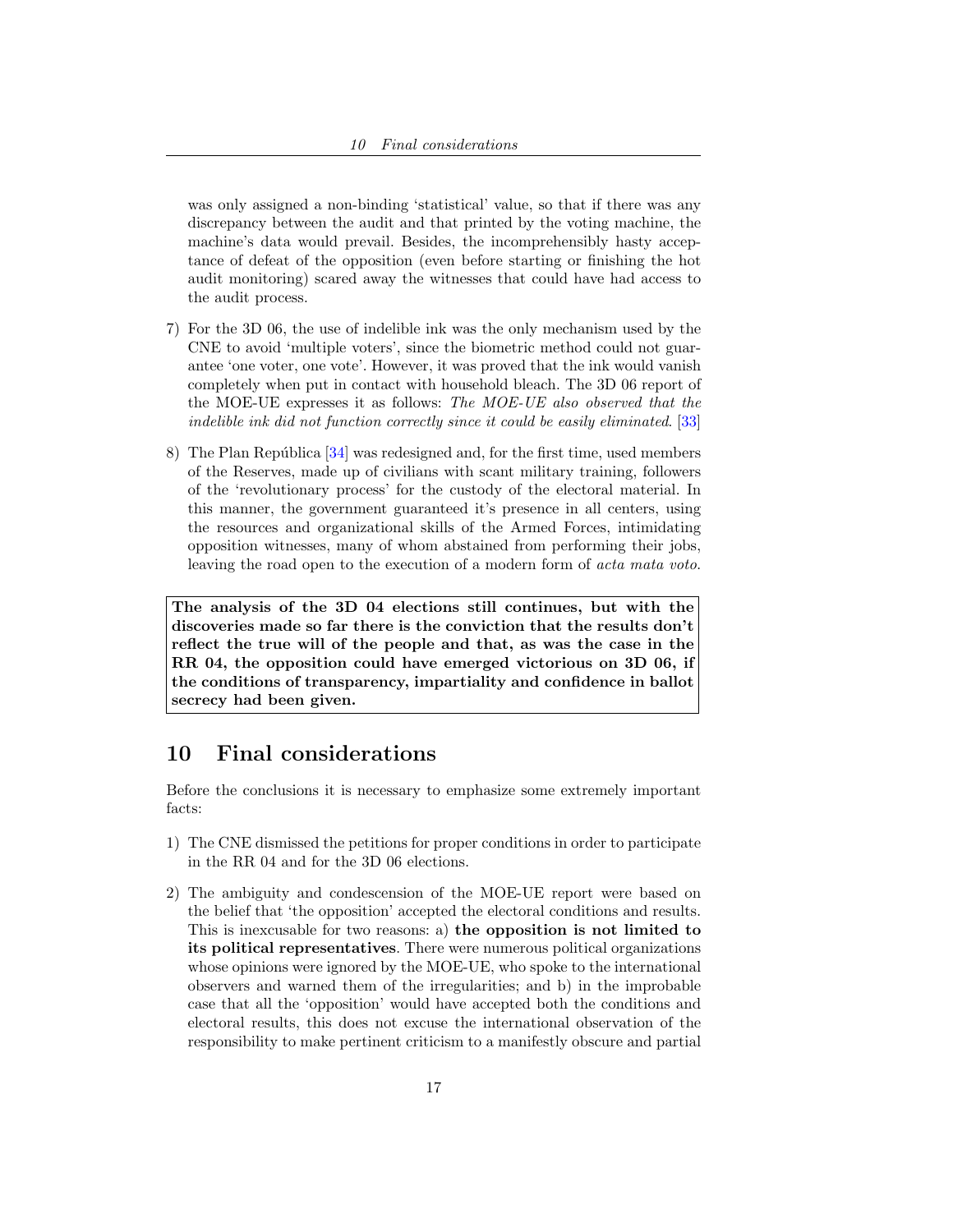electoral system that does not guarantee confidence in the secrecy of the ballot.

The fact that on 3D 06 the leaders of the opposition accepted to go to elections under the banner of 'collecting' does not relieve the CNE of its constitutional responsibility to be impartial, transparent and to guarantee ballot secrecy. It does not relieve the opposition leadership of its political responsibility to defend the will of the electorate, nor does it relieve the national and international observers of their moral responsibility to denounce the irregularities incurred by the CNE.

3) In elections where the principles of transparency (independent audit of the REP and access to all pertinent official documents in order to exercise the right to monitor) are respected, that has an effective system to impede multiple voting, where the security of the opposition witnesses is guaranteed on each and every table and where votes are counted publicly (as established by law), it would be difficult to alter millions of votes. But this principle of transparency was absent during RR 04 and 3D 06.

### <span id="page-17-0"></span>11 Conclusions and demands

- 1) The Venezuelan electoral system violates the principles of transparency, impartiality and confidence in ballot secrecy. This is the largest obstacle to rescue citizen participation in electoral events.
- 2) In both the RR 04 and 3D 06 the pro-government victories were tied to anomalies made evident in the official results and were directly tied to the areas in which the CNE acted with less transparency. In the RR 04 it was the electronic balloting and in the 3D 06 it was the REP.
- 3) The anomalies in the RR 04 were detected and quantified thanks to various studies that are commented in section [4](#page-7-0) on page [8.](#page-7-0) Among them we note:

#### <span id="page-17-1"></span>11.1 Pertaining to the BALLOTING PROCEDURE

• All voting machines, moments before counting the votes and printing the certificates with the results were connected to a server in charge of totalizing votes (through the CANTV data network) and only after they were disconnected, the results were printed on paper.

### <span id="page-17-2"></span>11.2 Pertaining to THE AUDITS

• The 'hot audits' audits planned for the computerized centers were selectively suspended at the last moment. This is recognized by Carter Center in its report (see page [10\)](#page-6-0).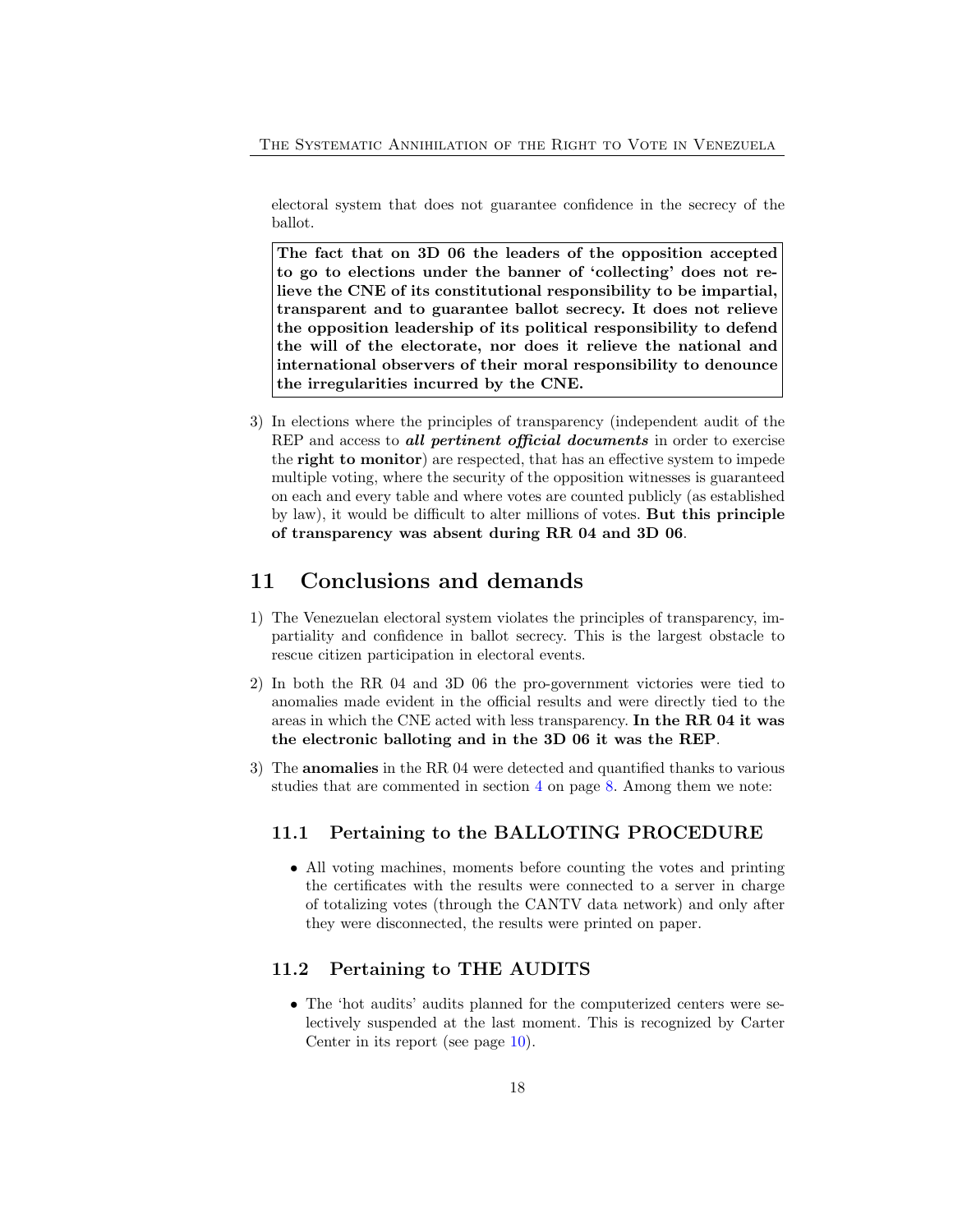• In the audit that took place three days after the Referendum, the only mechanism that would have guaranteed the fidelity of results was not used, which was the presence of those who signed the ballot box seals, together with those who sealed the envelopes containing the ballot certificates at the closing of the election to corroborate that the boxes and their contents had not been changed, was not used.

### <span id="page-18-0"></span>11.3 Pertaining to the OFFICIAL RESULTS

- 18% of electoral centers display an irregular voting pattern in their election certificates. The number of votes corresponding to these irregularities is  $2,550,000$  (see item [1](#page-7-1) on page [8\)](#page-7-1).
- The NO votes and the total number of voters contained in the voting machine certificates violate the Newcomb-Benford Law (Pericchi-Torres article, see item [3](#page-8-0) on page [9\)](#page-8-0).
- The relationship between the official YES vote count and the number of signers in the computerized voting centers, was very different than that observed in the manual centers (see Delfino-Salas, item [4](#page-8-1) on page [9](#page-8-1) and Medina, item [5](#page-9-0) on page [10\)](#page-9-0).
- The 'hot audits' were suspended in the computerized centers where indications of result manipulation were higher (see Delfino-Salas, item [4](#page-8-1) on page [9](#page-8-1) and Medina, item [5](#page-9-0) on page [10\)](#page-9-0).
- The algorithm the reproduces the relationships between the YES votes and the signatures, that occurred in the automated centers does not correspond to the fact that the conditions present at the time of signing were very different to those for voting YES (see Delfino-Salas, item [4](#page-8-1) on page [9](#page-8-1) and Medina, item [5](#page-9-0) on page [10\)](#page-9-0).

The 'systematic errors' of the exit polls are highly correlated to the number of voters that signed the petitions for the recall referendum in each of the centers polled (article by Prado-Sansó, see item [2](#page-7-2) on page [8](#page-7-2) and Medina, item [5](#page-9-0) on page [10\)](#page-9-0).

### <span id="page-18-1"></span>11.4 Pertaining to the TRANSMISSION of the VOT-ING RESULTS

• The amount of data exchanged between the voting machines and the totalizing servers was far superior to that required for the transmission of the electoral certificates. In 70% of the voting machines the number of bytes received correlates to the number of voters (see work by Freddy Malpica, item  $6$  on page 11.

It is to be expected that in a process without irregularities, none of these anomalies should be present. This is why it is so difficult to justify that in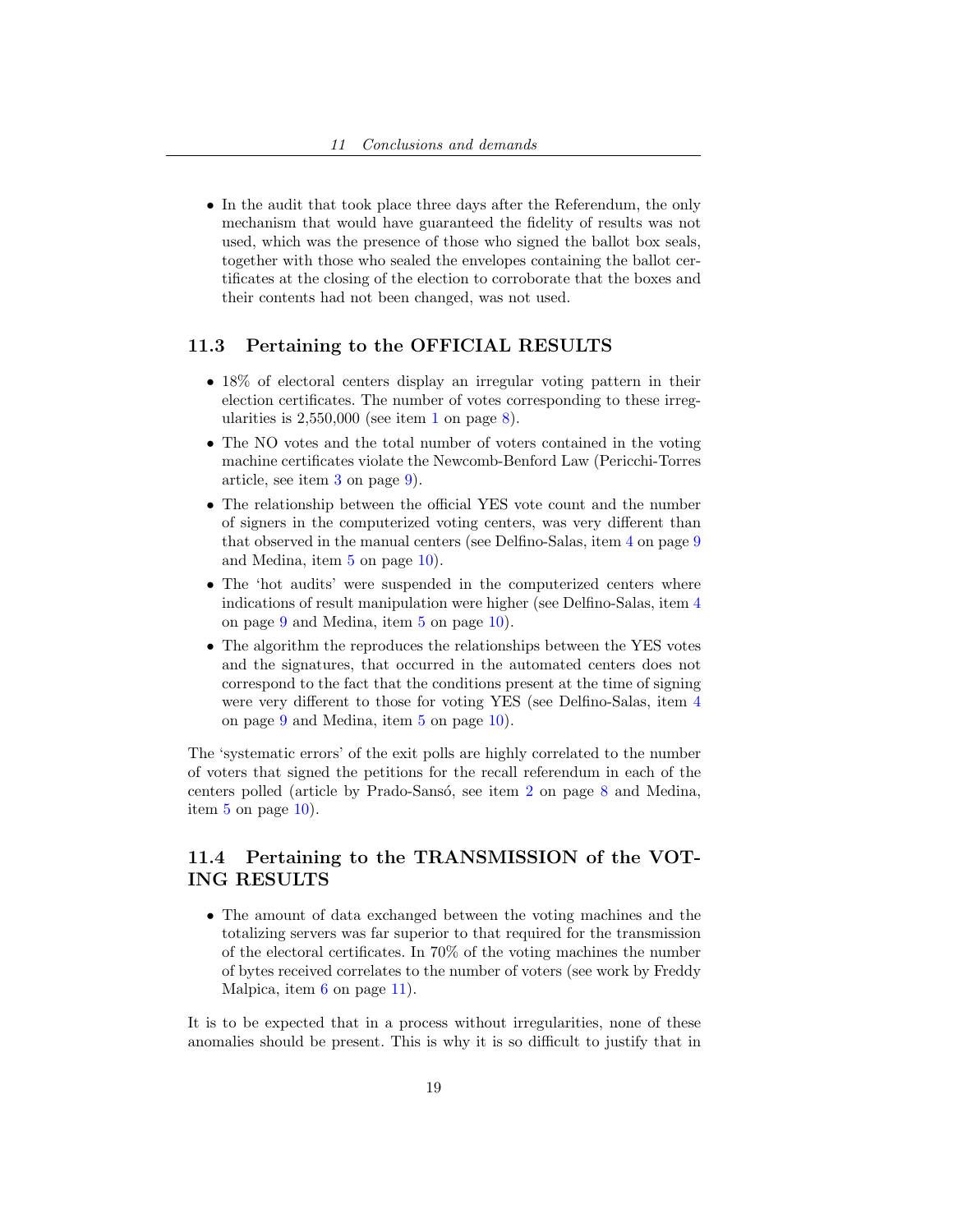five of the six audits in which the Carter Center was present, the auditors designated by the CNE refused to open the ballot boxes and suspended the counting of ballots.

In other words, the probability that all of these anomalies would occur in a voting process without irregularities is almost non-existent.

Therefore, the fact that these anomalies became manifest can only be explained by the presence of massive fraud in the RR 04 by manipulating the voting machines so that they did two things: a) incorporate virtual votes and b) force a linear correlation between the number of YES votes and the number of signers.

4) In the RR 04 and 3D 06 there are other indications of irregularities and manipulation, amongst them: a) anomalous increment in the REP; b) unauthorized, biased and massive unauthorized voter migrations; and c) biased behavior of the 'Plan República' (military security plan for the elections by the government), particularly by the Reserves.

This accumulation of facts and evidence disqualify the official results of the RR 04 and the 3D 06 elections and question the legitimacy of the Presidency of the Republic and other public powers. Besides, the 'accumulation of evidence' is sufficient to presume the perpetration of a punishable deed, as is the case of the alteration of the REP and the electoral results (electoral crimes). A way to find out what really happened (irrespective of measures and sanctions to be imposed for the infringements perpetrated) is to gain access to the information that has been concealed. The only way to stay this from happening again is to fully reestablish the right to supervision.

It is imperative, therefore, in view of the past:

- 1) That the CNE, the CANTV and all public and private entities associated with these two events, place all the information pertaining to RR 04 and 3D 06 that has been concealed in the hands of the citizens; and
- 2) That the national and international organizations that have backed the official results of the RR 04 and 3D 06 elections with their reports, evaluate with an appropriate technical team the 'accumulation of evidence' that places reasonable doubts upon the official results.

And in view of the future:

- 1) Name a board of for the CNE, abiding strictly by the rule of law that can earn the trust of every political sector in the country;
- 2) Reestablish the balance in every operational unit within the CNE with a view to allowing all contenders to exercise the right to supervision.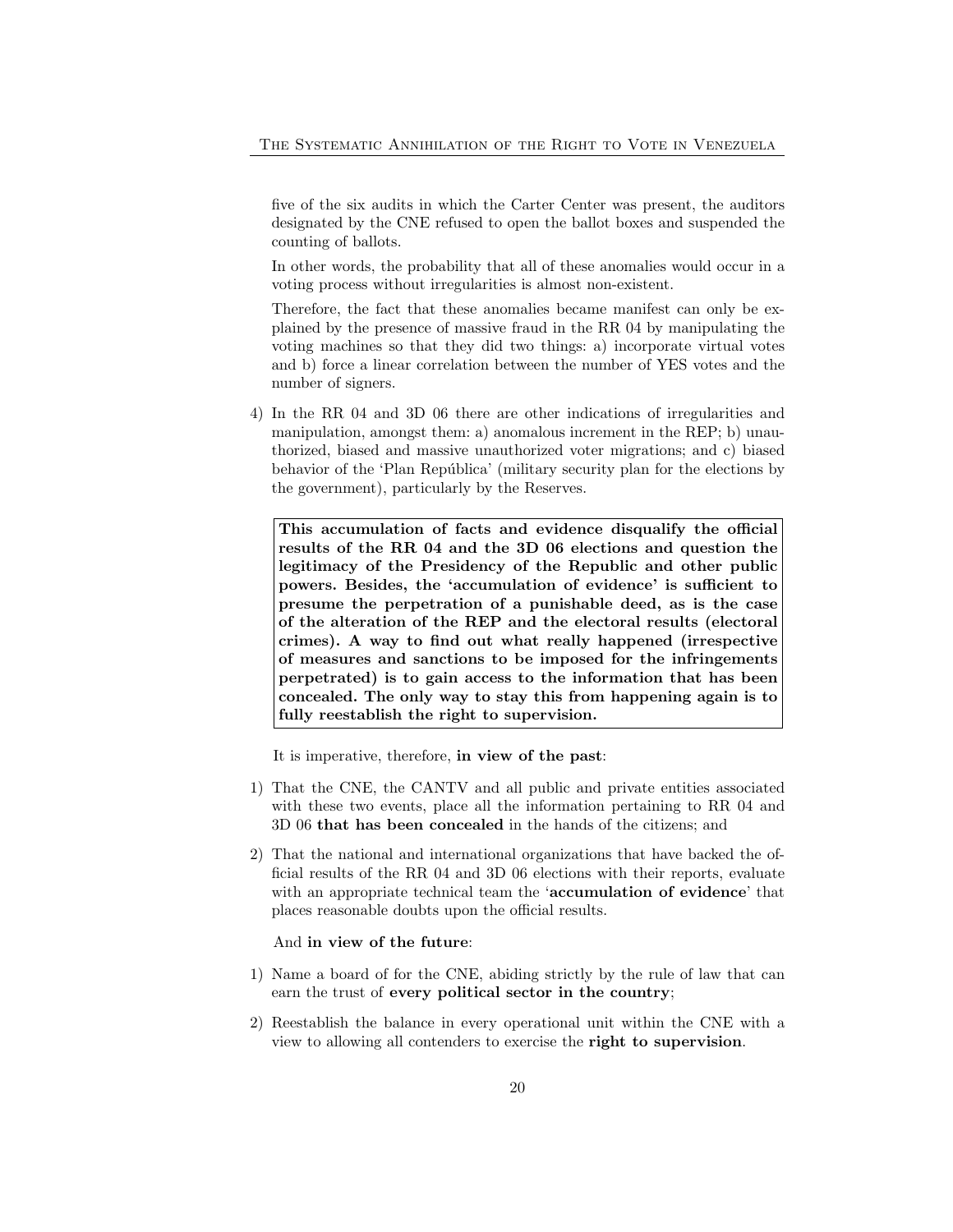- 3) Adapt the rules that govern the electoral processes to the spirit, purpose and reason of the Law and the Constitution;
- 4) Establish a new REP, with ample citizen participation, allowing an exhaustive control since its creation;
- 5) Name a national identity card department supervising officer, from a candidate postulated by the opposition in order to supervise the civil identification process with total autonomy to name his personnel without fear of sanctions.
- 6) Make the essential official documents available to all contenders:
	- i) Voting books before and after voting
	- ii) Access to the ONIDEX (National Identity and Immigration Office) files in order to make selective revisions of the identity documents that make up REP;
	- iii) The physical backups of the updates and corrections of the REP;
	- iv) The definitive REP with voter's addresses;
	- v) Electoral certificates, totalizations and digital audits.
	- vi) Certified voting machine data transmission logs.
- 7) Subject the data processing technologies used in the voting, counting, data transmission and totalizing processes to an independent and integral audit encompassing all seven OSI layers and not restricted to the application layer, as was the case in the RR 04 and 3D 06 elections. [28].

If these measures are not implemented, the electoral route will remain closed off as the only ideal and democratic method to alternate our rulers and solve political conflicts.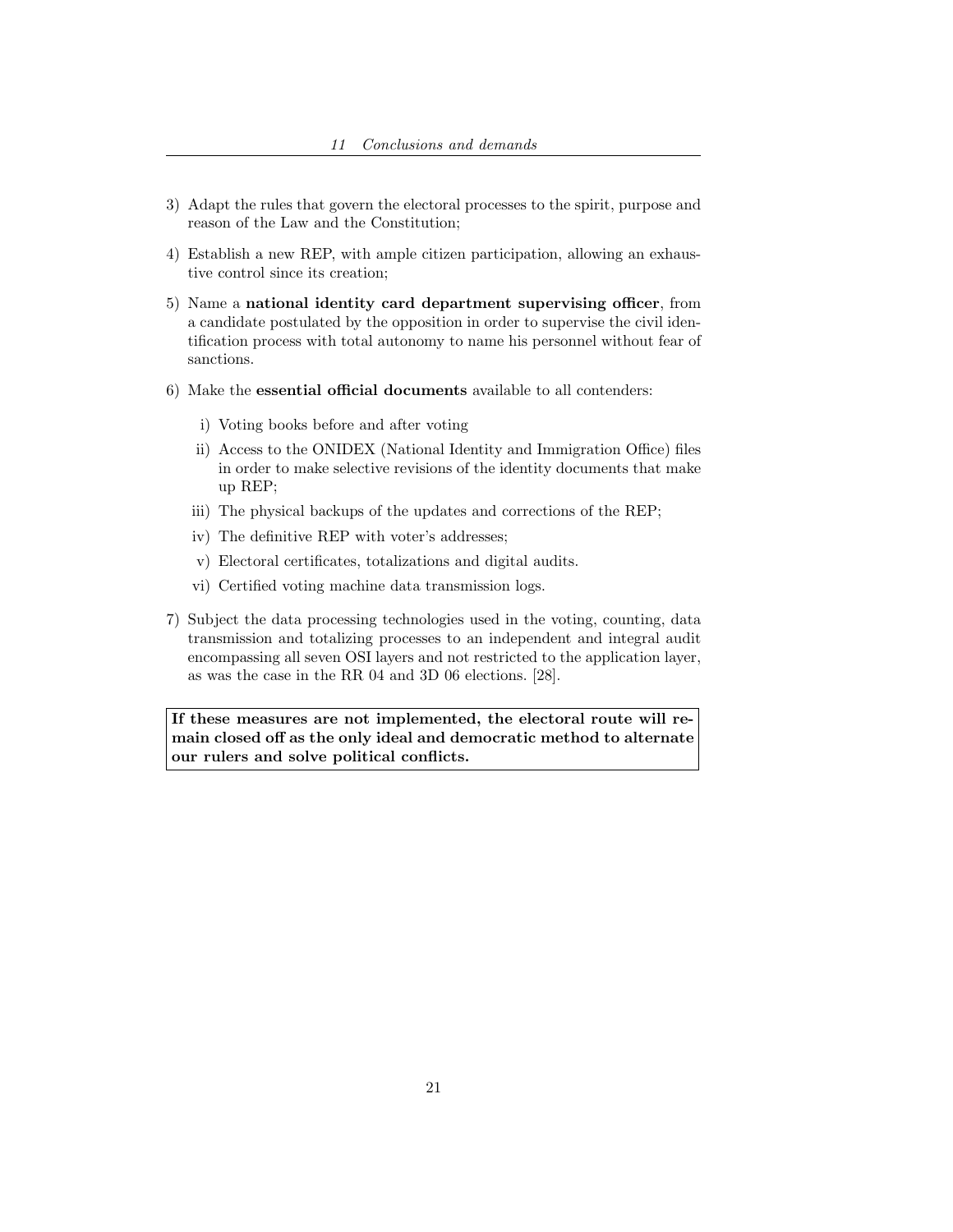## References

- <span id="page-21-0"></span>[1] Amongst others, the essential official documents we refer to in this report are: the REP including voter's addresses; the documents that back up all REP inscriptions, migrations and corrections; the voting books before and after each election; access to the physical files of the ONIDEX to make selective verifications; voting machine transmission logs and digitized copies of the voting certificates and audits.
- <span id="page-21-1"></span>[2] Some dispositions regarding rights to suffrage, collected from declarations and international treaties are:

#### Universal Declaration of Human Rights

ARTICLE 21

3. The will of the people shall be the basis of the authority of government; this will shall be expressed in periodic and genuine elections which shall be by universal and equal suffrage and shall be held by secret vote or by equivalent free voting procedures.

#### International Covenant on Civil and Political Rights

#### ARTICLE 25

Every citizen shall have the right and the opportunity, without any of the distinctions mentioned in article 2 and without unreasonable restrictions:

- a) To take part in the conduct of public affairs, directly or through freely chosen representatives;
- b) To vote and to be elected at genuine periodic elections which shall be by universal and equal suffrage and shall be held by secret ballot, guaranteeing the free expression of the will of the electors;

### American Convention on Human Rights 'Pact of San José Costa Rica'

Article 23 Right to Participate in Government

1) Every citizen shall enjoy the following rights and opportunities:

. . .

b) to vote and to be elected in genuine periodic elections, which shall be by universal and equal suffrage and by secret ballot that guarantees the free expression of the will of the voters; . . .

#### <span id="page-21-2"></span>[3] Constitution of 1999

#### Regarding the Electoral Power

Article 296 The National Electoral Council (CNE) will be composed of five persons unconnected to political organizations; three candidates will be put forward by civil society, one by the faculties of juridical and political science from our universities and one by the Citizen's Power.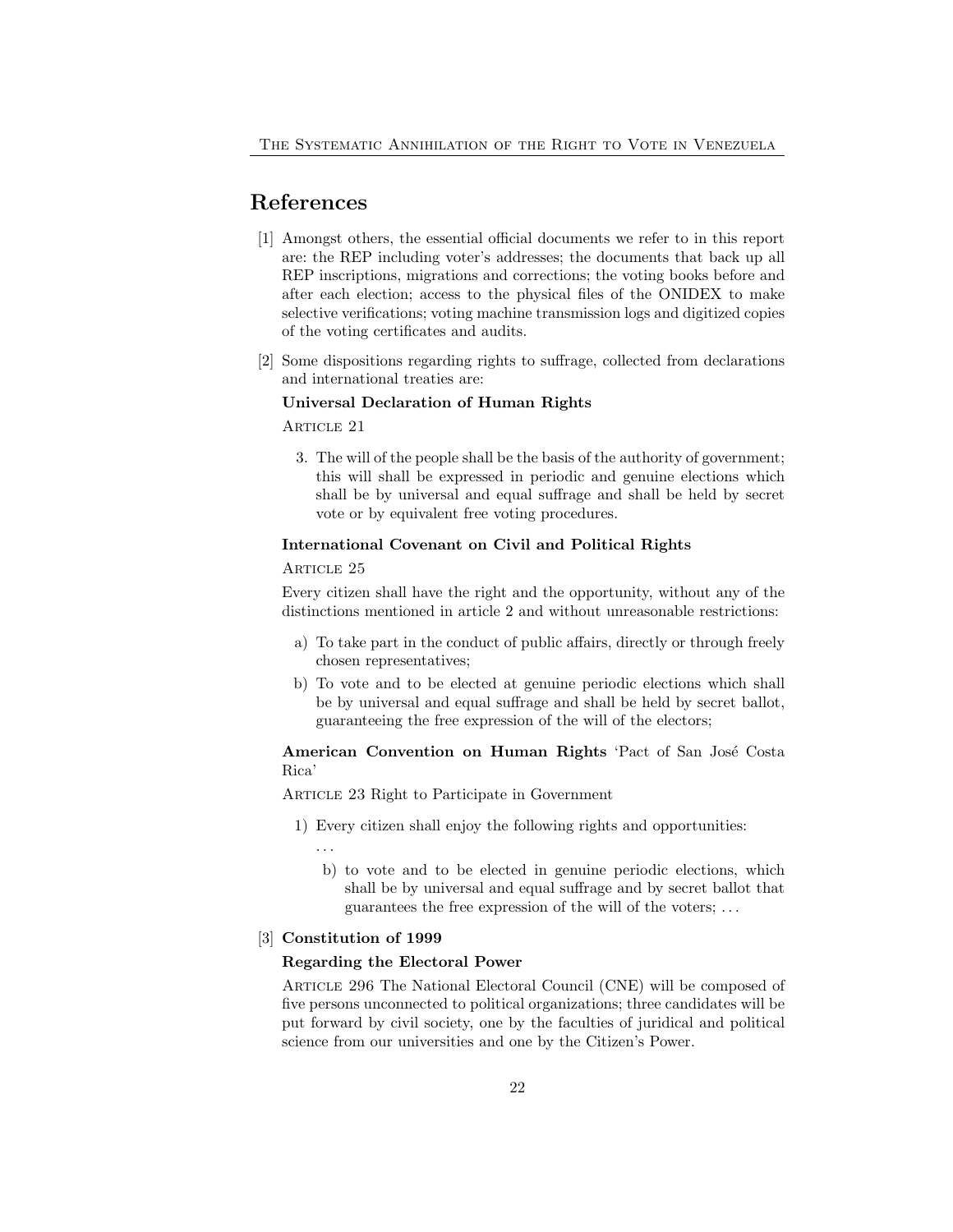- <span id="page-22-0"></span>[4] Supreme Justice Tribunal (TSJ), file 03–1254. [infovenezuela.org/attachments-spanish/T1%20ST03%20N4y5%20](http://infovenezuela.org/attachments-spanish/T1%20ST03%20N4y5%20Designaci%F3n%20del%20CNE%20a%F1o%202003.pdf) [Designaci%F3n%20del%20CNE%20a%F1o%202003.pdf](http://infovenezuela.org/attachments-spanish/T1%20ST03%20N4y5%20Designaci%F3n%20del%20CNE%20a%F1o%202003.pdf)
- <span id="page-22-1"></span>[5] MOE-UE Report, p. 13. [www.eueomvenezuela.org/pdf/MOE](http://www.eueomvenezuela.org/pdf/MOE_UE_Venezuela_2006_final_eng.pdf#page=13)\_UE\_Venezuela\_2006\_final\_eng.pdf#page=13
- <span id="page-22-2"></span>[6] La Lista: Un pueblo bajo sospecha (The List: A people under suspicion, a video on the Tascón list). [video.google.com/videoplay?docid=-8187459075291793700](http://video.google.com/videoplay?docid=-8187459075291793700)
- <span id="page-22-3"></span>[7] Jatar, Ana Julia, El Apartheid del Siglo XXI (The Apartheid of the 21st Century) [www.anajuliajatar.com/apartheid/](http://www.anajuliajatar.com/apartheid/)
- <span id="page-22-4"></span>[8] National Electoral Council (CNE), Rules governing recall referenda. [www.cne.gov.ve/documentos/reg](http://www.cne.gov.ve/documentos/reg_referenda01.php)\_referenda01.php

#### <span id="page-22-5"></span>[9] Ley Orgánica del Sufragio y Participación Política

ARTICLE 169 Acts of vote counting shall be public.  $(\ldots)$ . The electoral and military authorities shall be charged with fulfilling this disposition.

<span id="page-22-6"></span>[10] It is possible to ascertain the voting intentions of an elector with his prior identification (in real time, using the fingerprint reader connected via a laptop satellite net connection to the CNE) and comparison with the Tascón list. Venezuela is the only country in the world to use a biometric system to identify an elector. Other countries limit their use to civil identification, granting of passports and migration control, precisely because one can register who and when a citizen requests these documents, enters or leaves the country. In an election, these readers can be used to know who and when votes are cast.

#### <span id="page-22-7"></span> $[11]$  Ley Orgánica del Sufragio y Participación Política

Article 158 At 05:30 am on the day selected for voting, the table will be constituted  $(\ldots)$ ; and they shall act without interruption until 04:00 pm of the voting day, but will continue after this time while there are still electors present.

- <span id="page-22-8"></span>[12] The Carter Center (2005–02–25). Observing the Venezuela Presidential Recall Referendum: Comprehensive Report [www.cartercenter.com/documents/2020.pdf](http://www.cartercenter.com/documents/2020.pdf)
- <span id="page-22-9"></span>[13] Such is the case of the International Statistical Institute and the Institute of Mathematical Statistics.
- <span id="page-22-10"></span>[14] Research is only considered valid for publication in an arbitrated journal after a rigorous process of peer review undertaken by various specialists. This is the procedure to validate a written document and measure its quality and scientific rigor.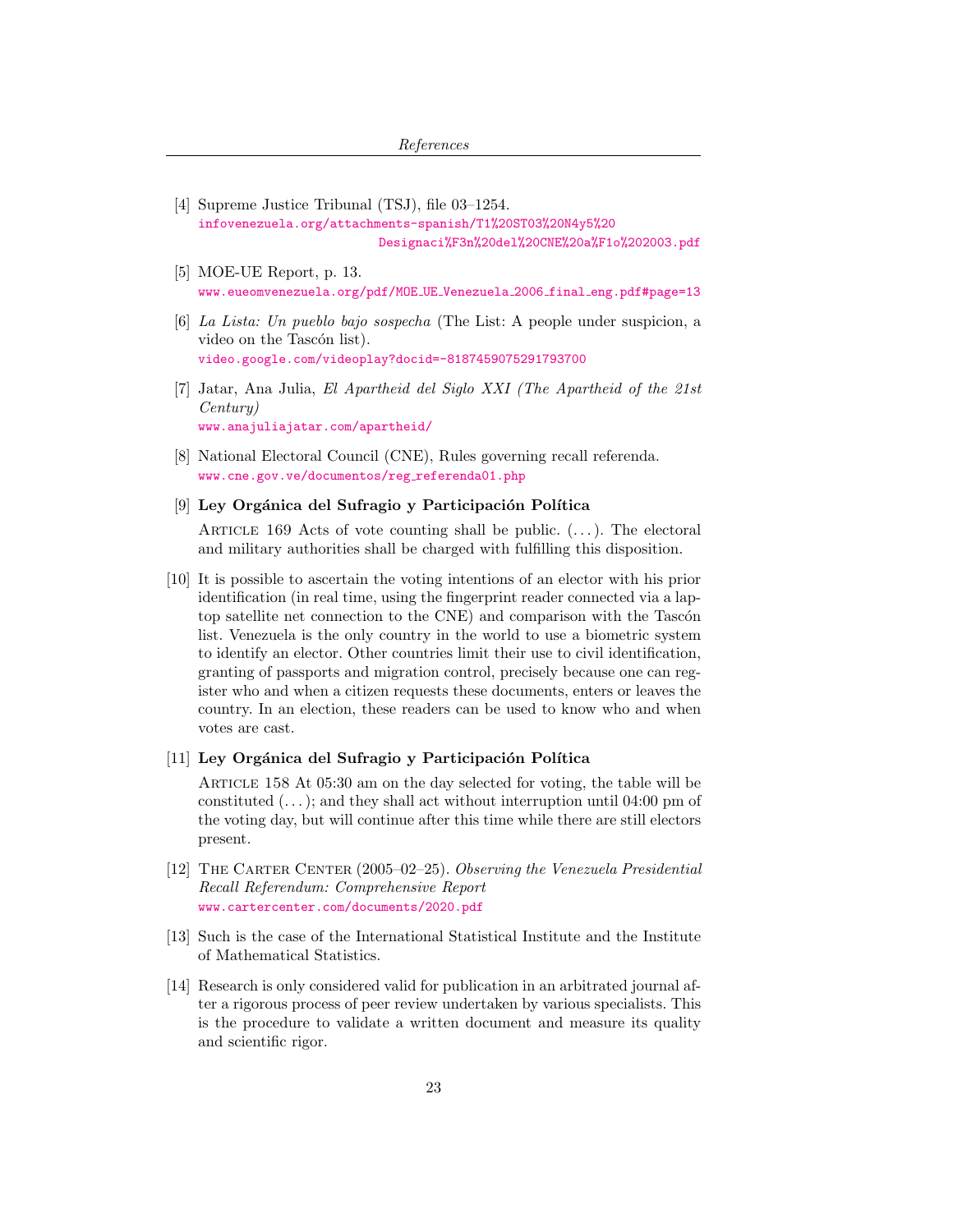- <span id="page-23-0"></span>[15] Febres-Cordero, María M. and Márquez, Bernardo (2006) A Statistical Approach to Assess Referendum Results: the Venezuelan Recall Referendum 2004 International Statistical Review 74 (3), 379-389. [www.blackwell-synergy.com/doi/pdf/10.1111/j.1751-5823.2006.tb00301.x](http://www.blackwell-synergy.com/doi/pdf/10.1111/j.1751-5823.2006.tb00301.x)
- <span id="page-23-1"></span>[16] Prado, Raquel and Sansó, Bruno in: The Venezuelan Presidential Recall: Discrepancies Between Exit Poll and Official Results. [www.ams.ucsc.edu/reports/trview.php?content=view&name=ams200406](http://www.ams.ucsc.edu/reports/trview.php?content=view&name=ams2004-06)
- <span id="page-23-2"></span>[17] Pericchi and Torres, in: The Newcomb-Benford Law and its application to the Recall Referendum in Venezuela. [www.gentederedes.org/referendum/otros/techrepNewcombenford.pdf](http://www.gentederedes.org/referendum/otros/techrepNewcombenford.pdf)
- [18] Taylor, Jonathan in: Too many ties? An empirical analysis of the Venezuelan recall referendum counts [www-stat.stanford.edu/](http://www-stat.stanford.edu/~jtaylo/papers/ties.ps)∼jtaylo/papers/ties.ps
- <span id="page-23-3"></span>[19] Mebane, Walter R., [www.macht.arts.cornell.edu/wrm1/pm06.pdf](http://www.macht.arts.cornell.edu/wrm1/pm06.pdf)
- <span id="page-23-4"></span>[20] Mansilla, R., An´alisis de los resultados electorales a partir de la Ley de Benford. [www.fisica.unam.mx/octavio/Analisis%20de%20los%20resultados%20](http://www.fisica.unam.mx/octavio/Analisis%20de%20los%20resultados%20electorales.pdf) [electorales.pdf](http://www.fisica.unam.mx/octavio/Analisis%20de%20los%20resultados%20electorales.pdf)
- <span id="page-23-5"></span>[21] Torres, Fernández, et al.: How do numbers begin? (The first digit law). [www.iop.org/EJ/abstract/0143-0807/28/3/N04](http://www.iop.org/EJ/abstract/0143-0807/28/3/N04)
- <span id="page-23-6"></span>[22] Análisis Forense de Procesos Electorales, Anomalías Numéricas (Forensic Analysis of Electoral Results, Numerical Anomalies). [www.fisica.unam.mx/octavio/](http://www.fisica.unam.mx/octavio/)
- <span id="page-23-7"></span>[23] Delfino, Gustavo and Salas, Guillermo, 'Analysis of the Venezuelan Presidential Recall Referendum of 2004 and the Relationship between the Official Results and the Signatures Requesting it in Computerized Centers', in the final stages of the process of evaluation for publication in Statistical Science.

[www.gentederedes.org/delfino-salas.pdf](http://www.gentederedes.org/delfino-salas.pdf)

- <span id="page-23-8"></span>[24] Medina, Rodrigo, in: *Comprobación de la Hipótesis de Delfino y Salas* (Proof of Delfino and Salas' hypothesis). [www.gentederedes.org/referendum/medina-es.pdf](http://www.gentederedes.org/referendum/medina-es.pdf)
- <span id="page-23-9"></span>[25] Electronic Voting, three part video collection:
	- a) Electoral Fraud—Recall Referendum I. [www.youtube.com/watch?v=gp9v](http://www.youtube.com/watch?v=gp9v_O54i84)\_054i84
	- b) Electoral Fraud—Recall Referendum II. [www.youtube.com/watch?v=QglC825oQmQ](http://www.youtube.com/watch?v=QglC825oQmQ)